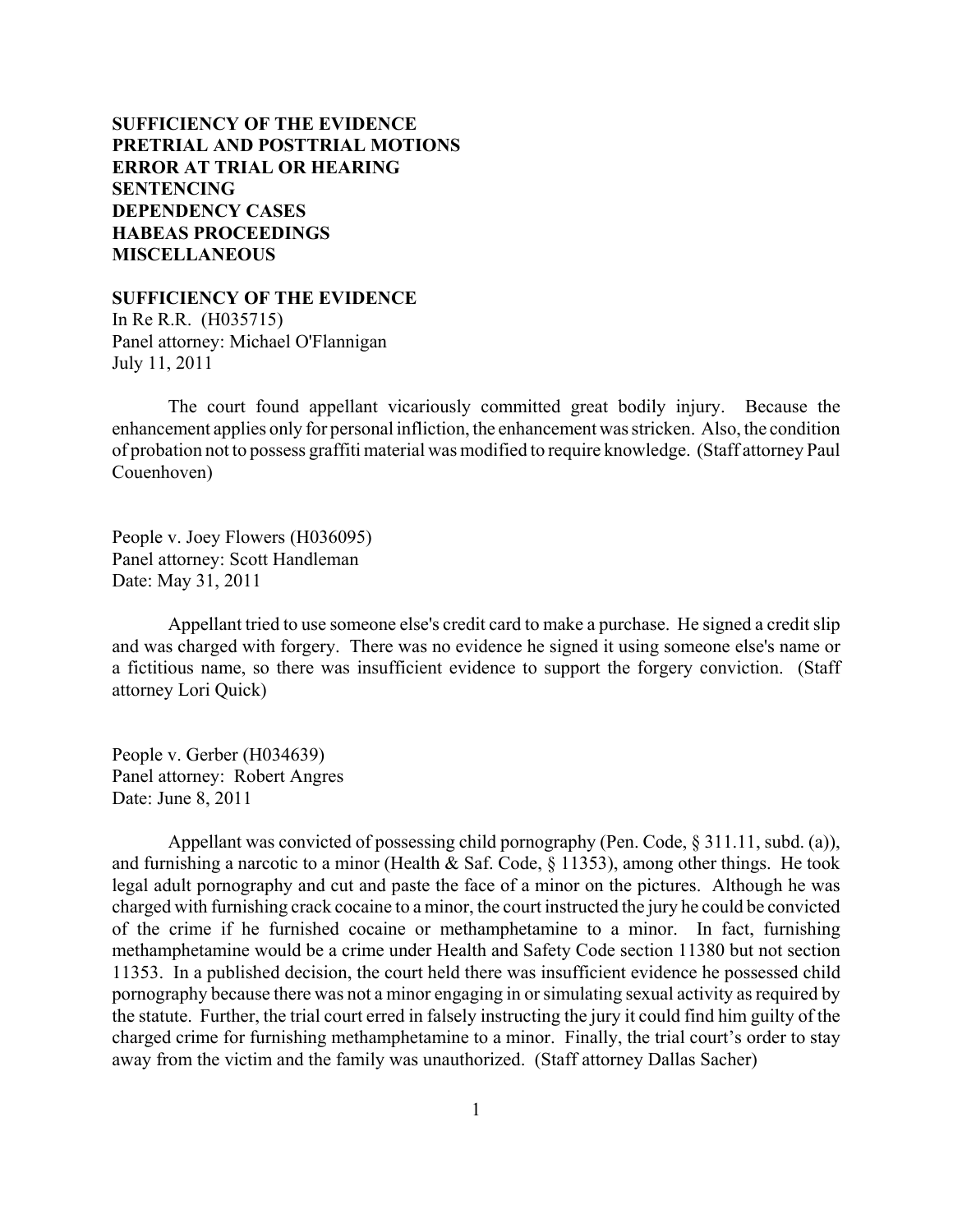In re K.R. (H035826) Panel attorney: Alfons Wagner Date: May 25, 2011

The juvenile court found appellant culpable as an aider and abettor for felony assault with great bodily injury. Because the great bodily injury requires personal infliction, appellant could not be culpable as an aider and abettor. (Staff attorney William Robinson)

People v. Ross Killian (H035269) Panel attorney: Michael Allen Date: April 25, 2011

Appellant was convicted of illegally possessing fireworks in an unincorporated area of the county. Because there was insufficient evidence he was in an unincorporated area of the county, the conviction must be reversed. (Staff attorney Jonathan Grossman)

In re R.I. (H035393) Panel attorney: Michael Breismeister Date: January 11, 2011

The juvenile court found appellant committed vandalism and violated probation by committing a new crime and associating with a probationer. Appellant and his companion knocked on the door of someone they knew. They were with four or five other youths. When the 18 year-old resident opened the door, the companion stepped in. The resident told him he had to leave because his father required no one with alcohol to be in the house. Appellant also stepped in but stepped out when told to. The companion threatened the resident who pushed him out of the door. The companion yelled gang slogans and broke a window. He and at least three others banged on the sides of the house, and another was broken. The court found appellant culpable of vandalism as an aider and abettor. The court of appeal reversed for insufficient evidence. There was no evidence appellant did anything to aid in the vandalism. Further, there was no evidence he knew his companion was on probation. (Staff attorney Jonathan Grossman)

People v. Michael Corbett (H032848) Panel attorney: Heather McKay Date: January 5, 2011

Among other things, appellant was convicted of violating a protective order, charged under Penal Code section 273.6. The protective order was issued pursuant to Penal Code section 136.2, subdivision (a)(4), and section 273.6 did not apply to such protective orders. Thus, there was insufficient evidence to support the conviction. (Staff attorney Vicki Firstman)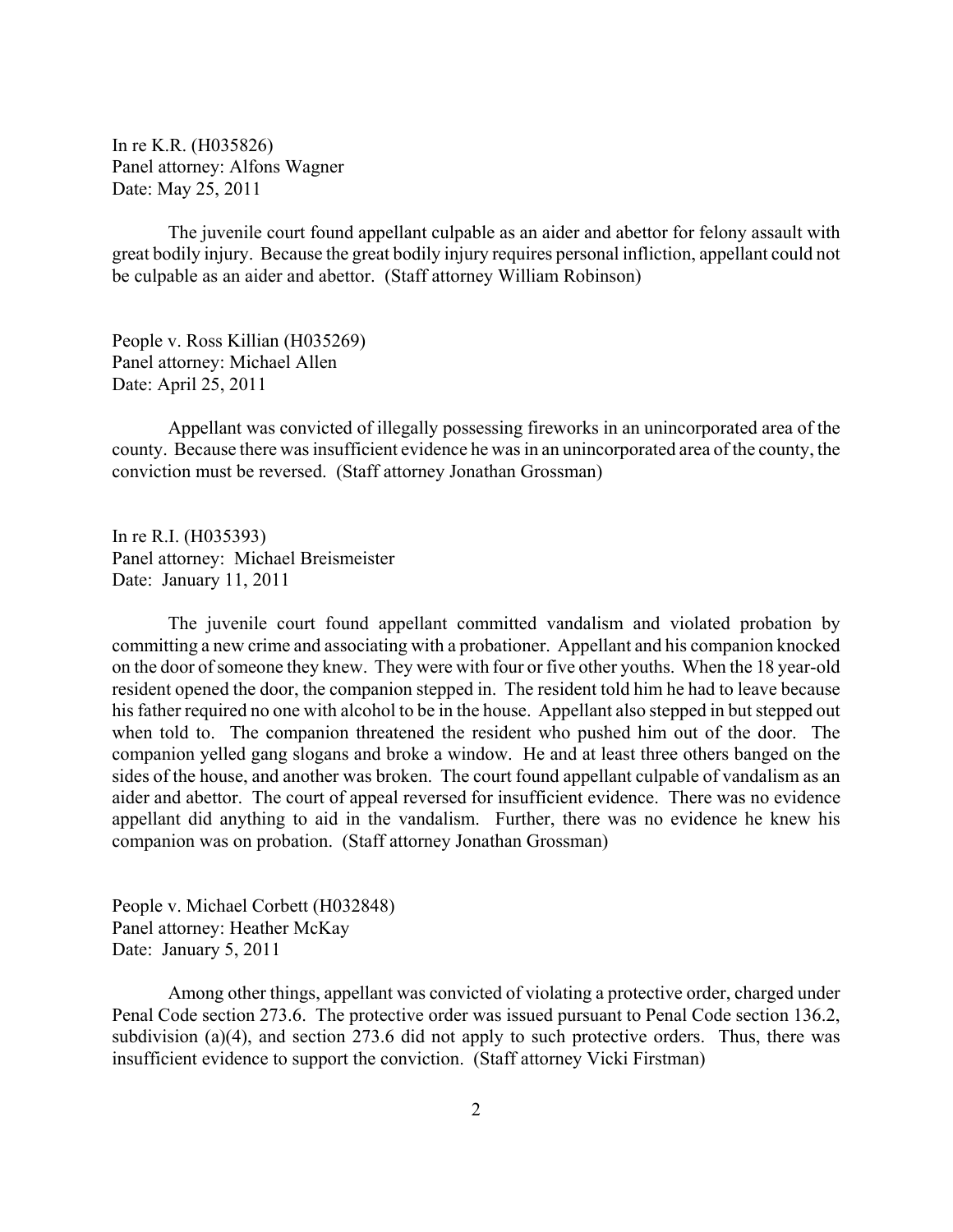# <span id="page-2-0"></span>**PRETRIAL AND POSTTRIAL MOTIONS**

People v. Rosie Travis (H036753) Staff attorney: Jonathan Grossman Date: December 9, 2011

Appellant was placed on Proposition 36 drug probation. She failed to appear. The court terminated her probation without anyone filing a formal petition to revoke probation, without the court holding a hearing or having her admit a violation, and without the court determining it was a drug-related violation of probation. The court of appeal agreed this was unauthorized. Further, fees were improperly imposed because the crime was committed before they were increased, and there was insufficient evidence of an ability to pay probation fees.

People v. Yasin Almalik (H035390) Panel attorney: Jeffrey Needelman Date: July 5, 2011

The court denied appellant's request for a certificate of probable cause, but the court of appeal issued a writ of mandate. The appellate court held the trial court engaged in illegal plea bargaining by giving an "indicated sentence" only if the defendant were to plead that day. (Staff attorney William Robinson)

People v. L:orenzo Arteaga (H036027) Panel attorney: Rudy Kraft Date: June 30, 2011

Appellant was committed as incompetent to stand trial. The court subsequently granted a petition to involuntarily medicate him. The court of appeal held there was insufficient evidence to support the order. (Staff attorney Jonathan Grossman)

Rios v. Superior Court (H036757) Attorney: Lisa Kay McCamy Date: June 30, 2011

In a previous appeal, the court reversed an enhancement and provided the prosecution may retry appellant within 60 days; otherwise, the superior court must resentence him. The prosecution failed to try him within 60 days, but the superior court denied the motion to dismiss the enhancement. The court of appeal granted the petition for writ of mandate and ordered that the enhancement be dismissed and appellant be resentenced. (SDAP did not participate in this petition)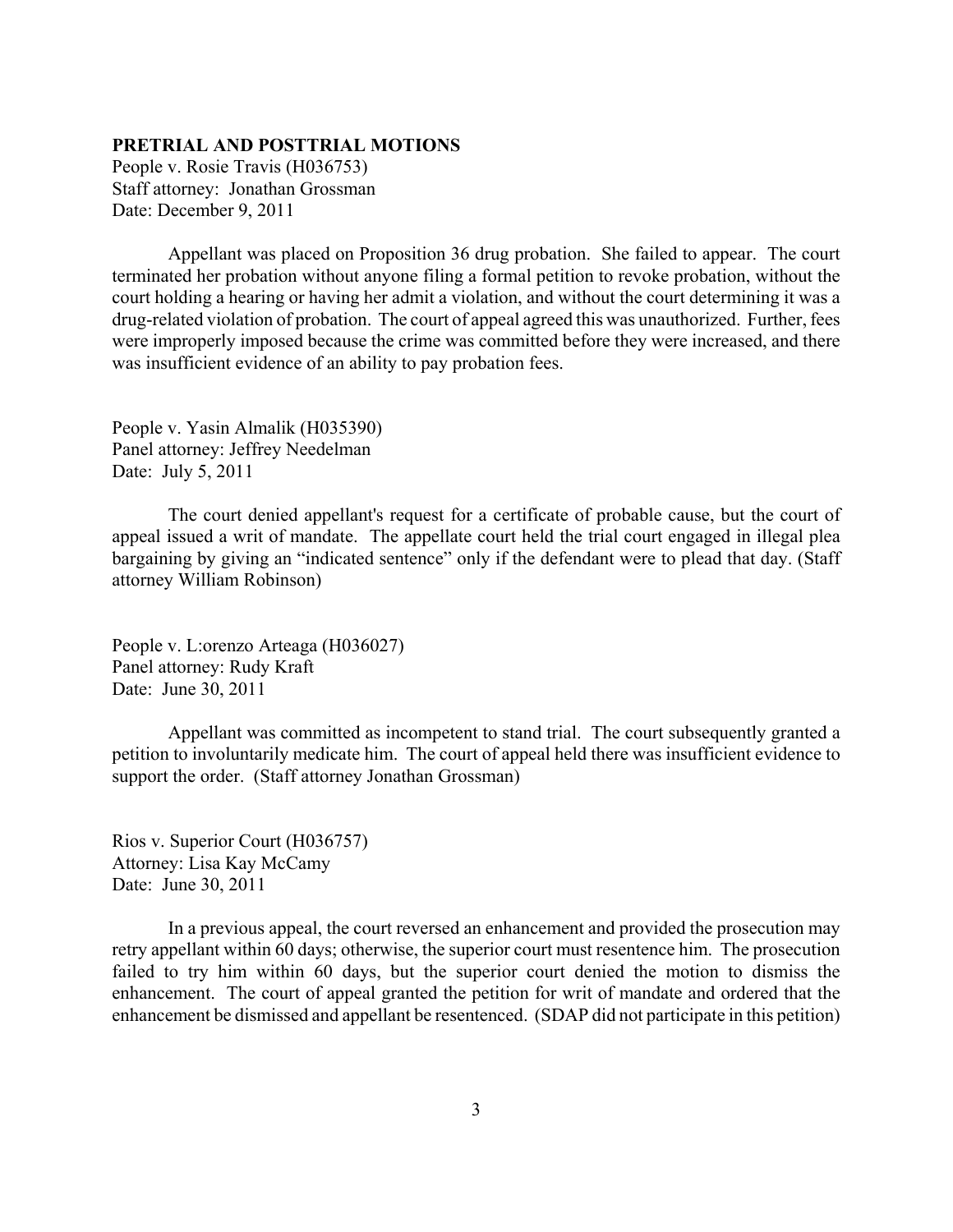People v. Ricky Medina (H034798) Panel attorney: Julie Dunger Date: June 29, 2011

An officer saw four men standing on a corner. One of them, not appellant, was holding a beer bottle. Appellant tried to walk away as the officer approached, but he was told to stop. The officer heard glass clanging in appellant's backpack, which led him to believe appellant had alcohol. The officer took control of the backpack and smelled marijuana. The officer searched the backpack and appellant, and he found marijuana and switchblade. The court of appeal reversed the denial of the motion to suppress evidence. He was detained when the officer told him to stop. There was no evidence appellant was drinking in public. While the officer might have reasonably believed he possessed alcohol, there was no evidence to give rise to an objective inference appellant was underage. (Staff attorney Dallas Sacher)

People v. Jesus Reyes (H035872) Panel attorney : J.J. Hamlyn Date: June 17, 2011

The police stopped appellant's car because it had a Florida license plate in the front of the car and no license plate in the back. Florida law permits only a front license plate on a car. Because there was no evidence the car was not properly registered in Florida, and the car was displaying the license plate as required by law, the police lacked reasonable suspicion to detain appellant. (Staff attorney Paul Couenhoven)

People v. Somnang Kim (H034868) Staff attorney: Dallas Sacher Date: March 30, 2011

In a published decision, the court held that when appellant entered a plea bargain for a life sentence, it violated the plea bargain to impose multiple life terms.

People v. Felix Maquiz (H034495) Panel attorney: Alex Coolman Date: March 7, 2011

Appellant had insisted on a speedy trial. On the eve of trial, he refused to accept a plea offer. Trial counsel declared a doubt as to appellant's competence. As the court was suspending criminal proceedings, appellant asked for a *Marsden* hearing, but the court refused to hold one. Subsequently, the court permitted him to represent himself without an attorney, even during the competency proceedings. After being found competent, a jury convicted him of the crime. The court of appeal held the trial court erred in not holding a *Marsden* hearing upon request. (Staff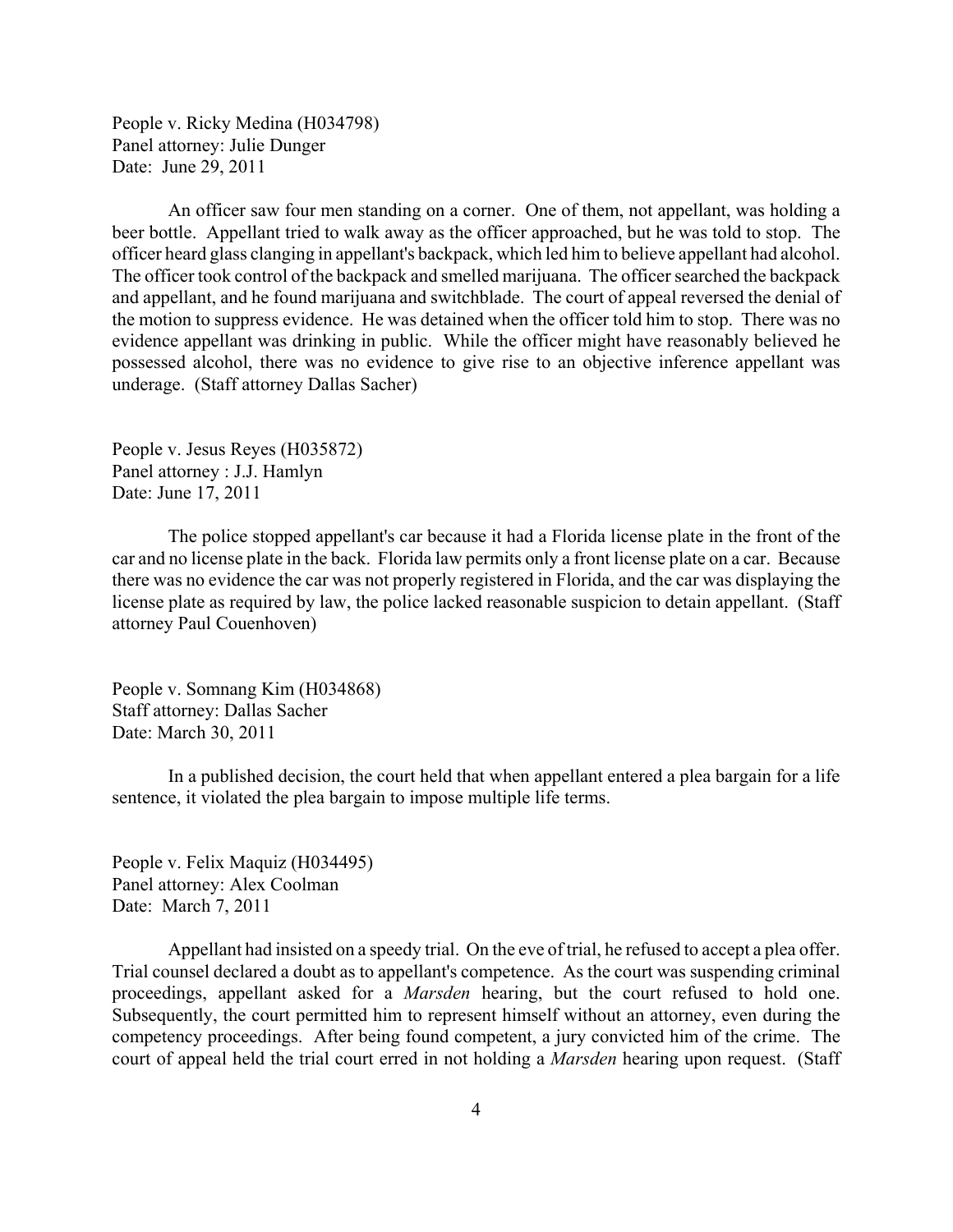<span id="page-4-0"></span>attorney Jonathan Grossman)

People v. Roy Shelton (H033587) Panel attorney: Alfons Wagner Date: January 7, 2011

When appellant's SVP trial was set to start, the trial judge was to go on vacation. Over appellant's objection, the trial was continued for several months, on top of the long pretrial delays that had already occurred. The court of appeal held the delay in going to trial violated due process, requiring reversal of the SVP commitment. (Staff attorney Jonathan Grossman)

### **ERROR AT TRIAL OR HEARING**

People v. Bergstrom (H034782) Attorney: James Campbell Date: October 24, 2011

Appellant was tried by jury for forcible sodomy. There was evidence that the complaining witness was intoxicated, but he was not accused of sodomy accomplished by intoxication. The court modified the instruction on consent to include a reasonable ability to give consent. The court of appeal concluded the modified instruction was prejudicial error because it was an incorrect description of consent overcome by force. (SDAP did not participate in this appeal)

People v. Javier Baltazar (H036593) Panel attorney: Julie Dunger Date: September 27, 2011

After the jury returned its verdict, appellant waived his right to a jury determination of whether alleged conduct enhancements were true. The court found deemed them to be true without holding a hearing. The court of appeal reversed because appellant never waived his right to a court trial on the enhancements. (Staff attorney Paul Couenhoven)

People v. Daniel Lopez (H034619) Panel attorney: Jana Clark Date: August 19, 2011

In a published decision, the court decided that evidence of a prior theft to show intent under Evidence Code section 1101, subdivision (b) was inadmissible because intent was not an issue in dispute. This error required reversal of one of the convictions. (Staff attorney William Robinson)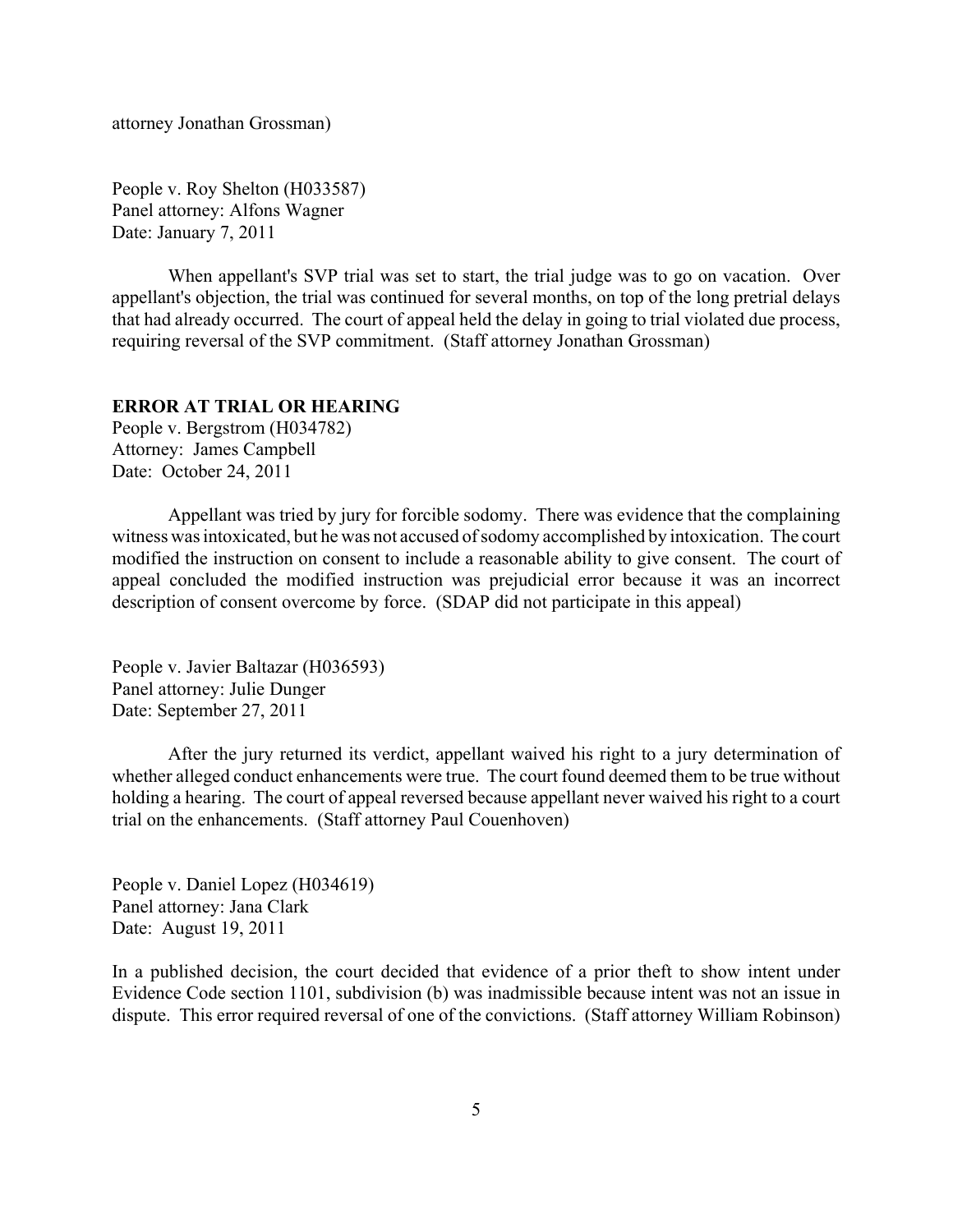People v. Christopher Curiel (H034664) Attorney: Alyssa Christine Mellott Date: June 29, 2011

A jury convicted appellant of participating in a robbery with several other suspects and found a gang enhancement to be true. One officer testified that he interviewed two of the confederates, and they were evasive in their answers. Nonetheless, the gist of what they said was that the robbery was preplanned. The court of appeal held the evidence was inadmissible under the conspiracy exception to the hearsay rule because the conspiracy had ended and the exception permitted the admission of the co-conspirators' statements, not the officer's characterizations of their statements. Admission of the evidence also violated the confrontation clause. As a consequence, the gang enhancement was reversed. (SDAP did not participate in this appeal)

People v. Gerber (H034639) Panel attorney: Robert Angres Date: June 8, 2011

Appellant was convicted of possessing child pornography (Pen. Code, § 311.11, subd. (a)), and furnishing a narcotic to a minor (Health & Saf. Code, § 11353), among other things. He took legal adult pornography and cut and paste the face of a minor on the pictures. Although he was charged with furnishing crack cocaine to a minor, the court instructed the jury he could be convicted of the crime if he furnished cocaine or methamphetamine to a minor. In fact, furnishing methamphetamine would be a crime under Health and Safety Code section 11380 but not section 11353. In a published decision, the court held there was insufficient evidence he possessed child pornography because there was not a minor engaging in or simulating sexual activity as required by the statute. Further, the trial court erred in falsely instructing the jury it could find him guilty of the charged crime for furnishing methamphetamine to a minor. Finally, the trial court's order to stay away from the victim and the family was unauthorized. (Staff attorney Dallas Sacher)

People v. Jose Sanchez (H035075) Panel attorney: Syda Kosofsky Date: March 23, 2011

In a published decision, the court of appeal held that the admission at trial of a certificate of no record violated the confrontation clause. Further, Penal Code section 12022.5, subdivision (b)(5), which makes it a felony to possess a concealed firearm if the defendant "has been convicted" of certain crimes, requires the "convict[ion]" to occur before the commission of the offense; it was not enough that the defendant was convicted of a qualifying offense in the current proceeding. (Staff attorney Jonathan Grossman)

People v. Christina Anzalone (H035123)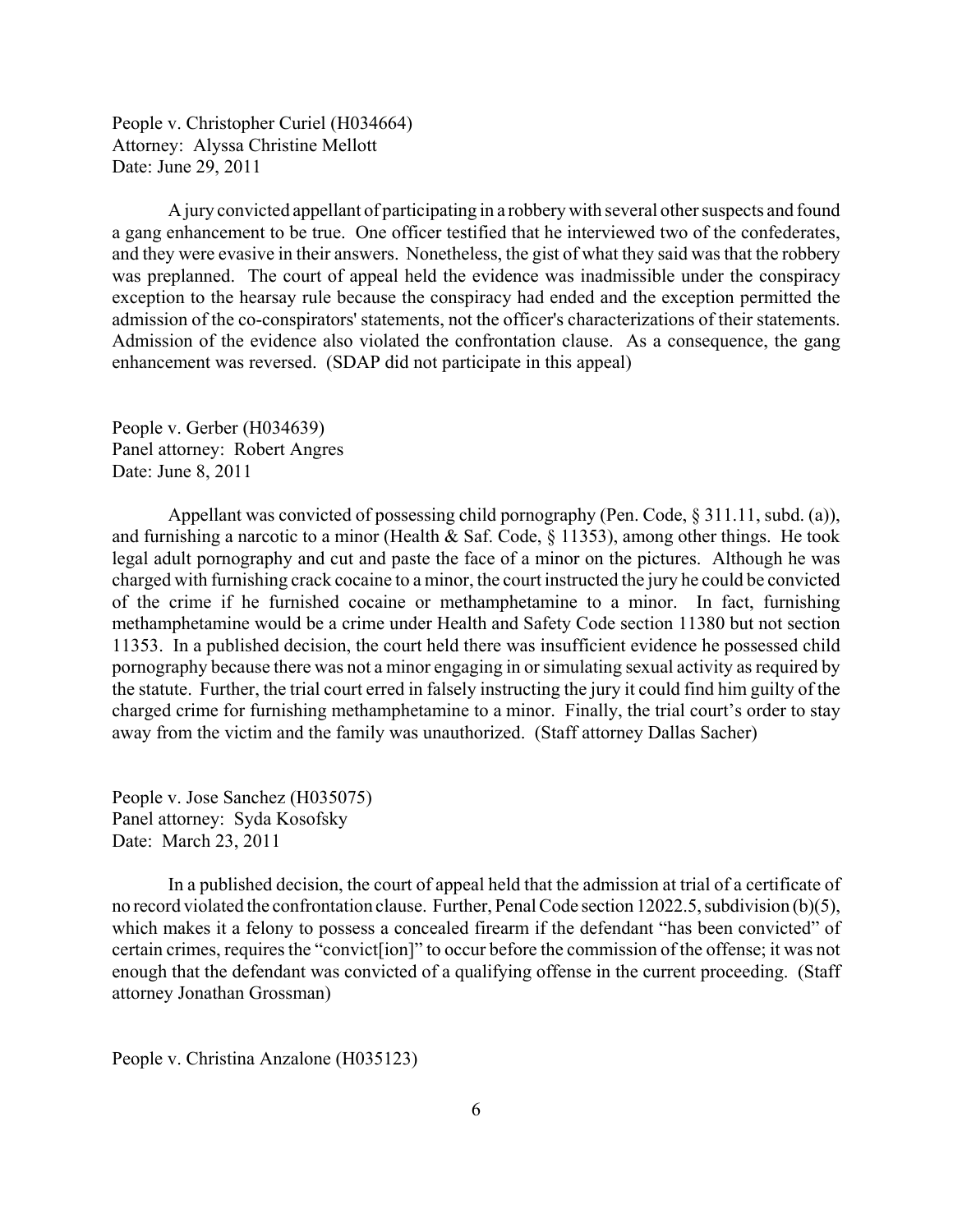Panel attorney: Gabriel Bassan Date: March 17, 2011

Appellant had a jury trial. The jury deliberated and announced it had reached a verdict. It returned to the courtroom. The foreperson gave the verdict form to the clerk. The court then dismissed the jury without reading the verdict in open court or asking the jurors if this was their verdict. The procedure violated appellant's right to a complete and unanimous verdict and required retrial. (Staff attorney William Robinson)

People v. Romero (H035392) Panel attorney: Ron Boyer Date: March 16, 2011

There was an agreement appellant would be found guilty of one count in a court trial, but there were entries in the minute orders that he was found guilty of other counts and this affected his fines. The court of appeal remanded the matter to correct the record. (Staff attorney Paul Couenhoven)

People v. Darryl Shearer (H034943) Panel attorney: Jeffrey Glick Date: February 23, 2011

A cold DNA hit made appellant a suspect in a 1994 murder. His DNA was found on some objects near or on the body. Oddly, sperm inside the victim was not from appellant. He wanted to introduce evidence of a drug dealer who bragged about arranging her death, but the superior court would not admit it. The court of appeal reversed, deciding that exclusion of the evidence of third party culpability deprived him of a fair trial. (Staff attorney Jonathan Grossman)

People v. Ramiro Gonzales (H032866) Panel attorney: Jean Matulis Date: January 27, 2011

In preparation of appellant's trial under the Sexually Violent Predator's Act, the district attorney delivered a subpoena duces tecum for his records from his prior therapist. Over his objection, the subpoena was enforced and the material was admitted at trial. In a published decision, the court held the material was privileged. The dangerous patient exception did not apply, because the statute required a belief there was specific information in the records showing he was a danger; it was not sufficient that he was allegedly a sexually violent predator. The court further held this violated his federal constitutional rights to privacy and reversal was required. (Staff attorney Jonathan Grossman)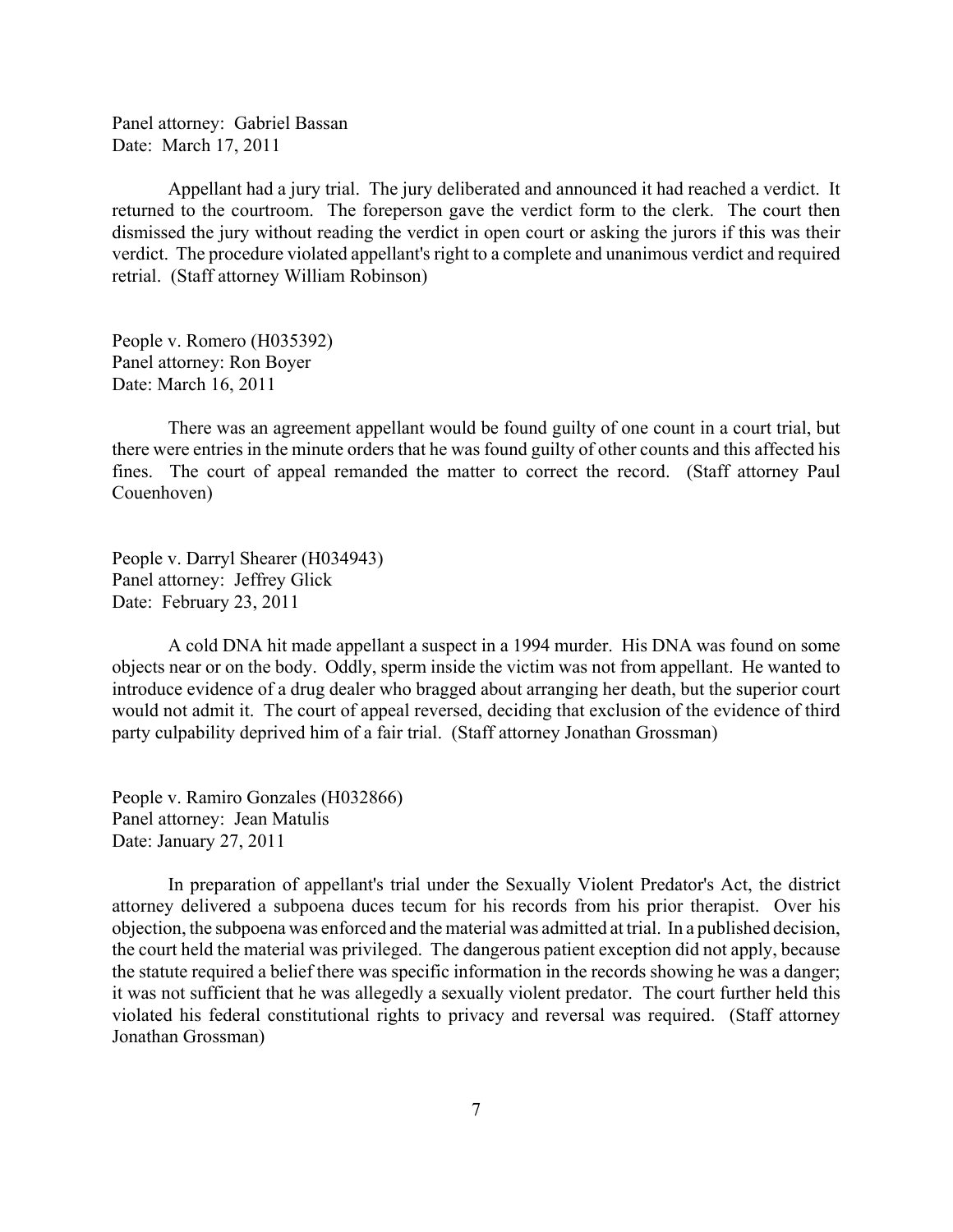<span id="page-7-0"></span>People v. Leopoldo Cortes (H032799) Panel attorney: Steven Schorr Date: January 11, 2011

Appellant was convicted of murder. The trial court had limited the defense expert's testimony who would have said appellant suffered from post-traumatic stress syndrome and acted in a disassociated state when he killed the victim and thus lacked the necessary intent. The trial court believed this was tantamount to evidence of diminished capacity. The court of appeal reversed in a published decision. The evidence was admissible to show lack of specific intent. Further, the court erred in shackling the defendant without a sufficient showing of cause. (Staff attorney Dallas Sacher)

### **SENTENCING**

People v. Richelle Dasinger (H036429) Staff attorney: Lori Quick Date: December 21, 2011

The court erred in increasing restitution fines upon a revocation of probation.

People v. Martin Corona (H0356717) Panel attorney: Jeremy Valverde Date: December 21, 2011

There was insufficient evidence appellant had the ability to pay the drug program fine. (Staff attorney Lori Quick)

People v. Matthew Boronda (H035914) Staff attorney: Vicki Firstman Date: December 20, 2011

When appellant's probation was modified in March 2009, he waived presentence credits of more than 365 days. The court thus awarded 244 actual days and 121 conduct days. When probation was again modified in July 2010, the court awarded 183 actual days, instead of 244 days, for the period before March 2009 so that the total amount of presentence credits would be no more than 365 days under amended Penal Code section 4019. The court of appeal held that appellant could not have knowingly and intelligently waived presentence credits pursuant to a law that did not yet exist. Thus, he was entitled to 244 actual days for the period before March 2009.

People v. Brady (H036073) Staff attorney: Vicki Firstman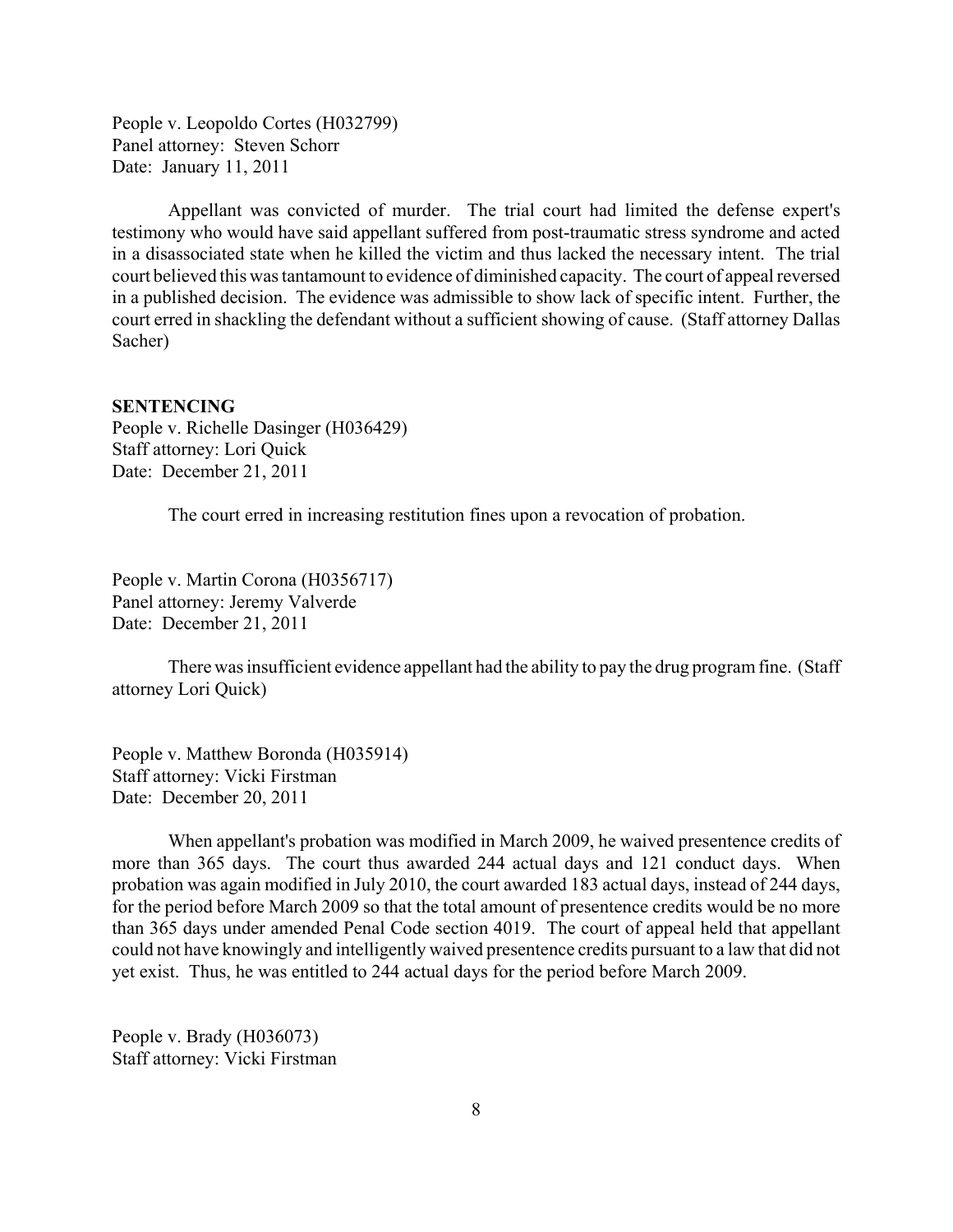Date: December 20, 2011

The court assessed a \$1200 fine under Penal Code section 290.3, including penalty assessments. Because the court did not indicate how it arrived at \$1200, it was not possible to determine if this was the correct amount. The matter was remanded for a the court to be more clear.

People v. Maribel Benabides (H036075) Staff attorney: Lori Quick Date: December 20, 2011

The court could not raise the restitution fine when probation was revoked. Further, the drug lab fee must be modified to reflect the amount orally argued and a second drug lab fee must be stricken because it was assessed on a crime to which it does not apply.

People v. David DelReal Panel attorney: Jefferey Glick Date: December 20, 2011

Appellant was charged with attempted premeditated murder with enhancements under Penal Code sections 12022.53 and 12022.7. The jury found him guilty of attempted voluntary manslaughter and found the enhancements to be true. Because section 12022.53 does not apply to attempted voluntary manslaughter, the court reduced the enhancement to a violation of section 12022.5. The court of appeal agreed that under Penal Code section 654, the sentencing court could not impose a punishment for the section 12022.7 enhancement. (Staff attorney Jonathan Grossman)

People v. Richard Burch (H036178) Panel attorney: Joseph Escobosa Date: December 15, 2011

The court could not increase the restitution fine upon a revocation of probation. (Staff attorney Vicki Firstman)

People v. Guy Blanco (H036421) Staff attorney: Jonathan Grossman Date: December 9, 2011

There was insufficient evidence of an ability to pay a booking fee.

People v. Jacob Chavez (H036355)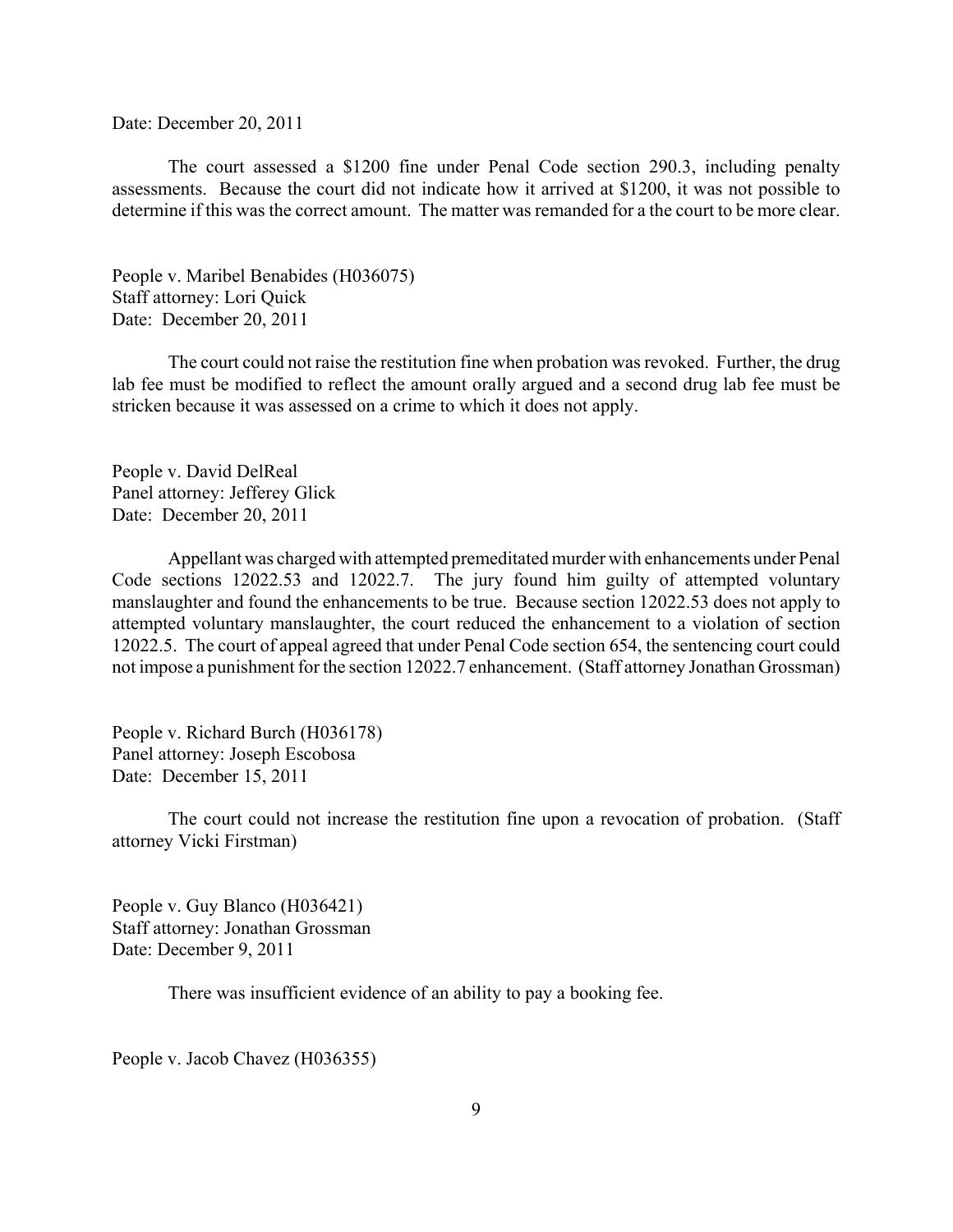Panel attorney: Alex Coolman Date: December 9, 2011

The court lacked the authority to issue a stay away order when the defendant was sentenced to prison. (Staff attorney Jonathan Grossman)

People v. Joshua Silva (H036923) Staff attorney: William Robinson Date: November 30, 2011

Because appellant's crimes occurred between January 25, 2010 and September 28, 2010, he was entitled to one-for-one presentence conduct credits. Also, the probation condition not associate with those "suspected" to be gang members or drug users was unconstitutionally vague.

People v. Benny Hernandez (H035408) Panel attorney: Danalynn Pritz Date: November 30, 2011

The court could not impose a parole revocation restitution fine when the defendant is sentenced to serve life without parole. (Staff attorney William Robinson)

People v. Sergio Pablo and Jorge Rico (H035031) Panel attorneys: Gordon Brownell and J. Frank McCabe Date: November 28, 2011

The court could not impose an enhancement under both Penal Code section 186.22(b)(5) and section 12022.53(b) and (e). The court also failed to award presentence credit for the day he was arrested and it failed to award presentence conduct credits. (Staff attorney Paul Couenhoven)

People v. Ramiro Ramirez (H036200) Panel attorney: Lynne Coffin Date: November 23, 2011

Appellant was sentenced after January 25, 2010, so he was entitled to the increased conduct credits. (Staff attorney Vicki Firstman)

People v. Shunnee King (H036342) Panel attorney: Victoria Stafford Date: November 18, 2011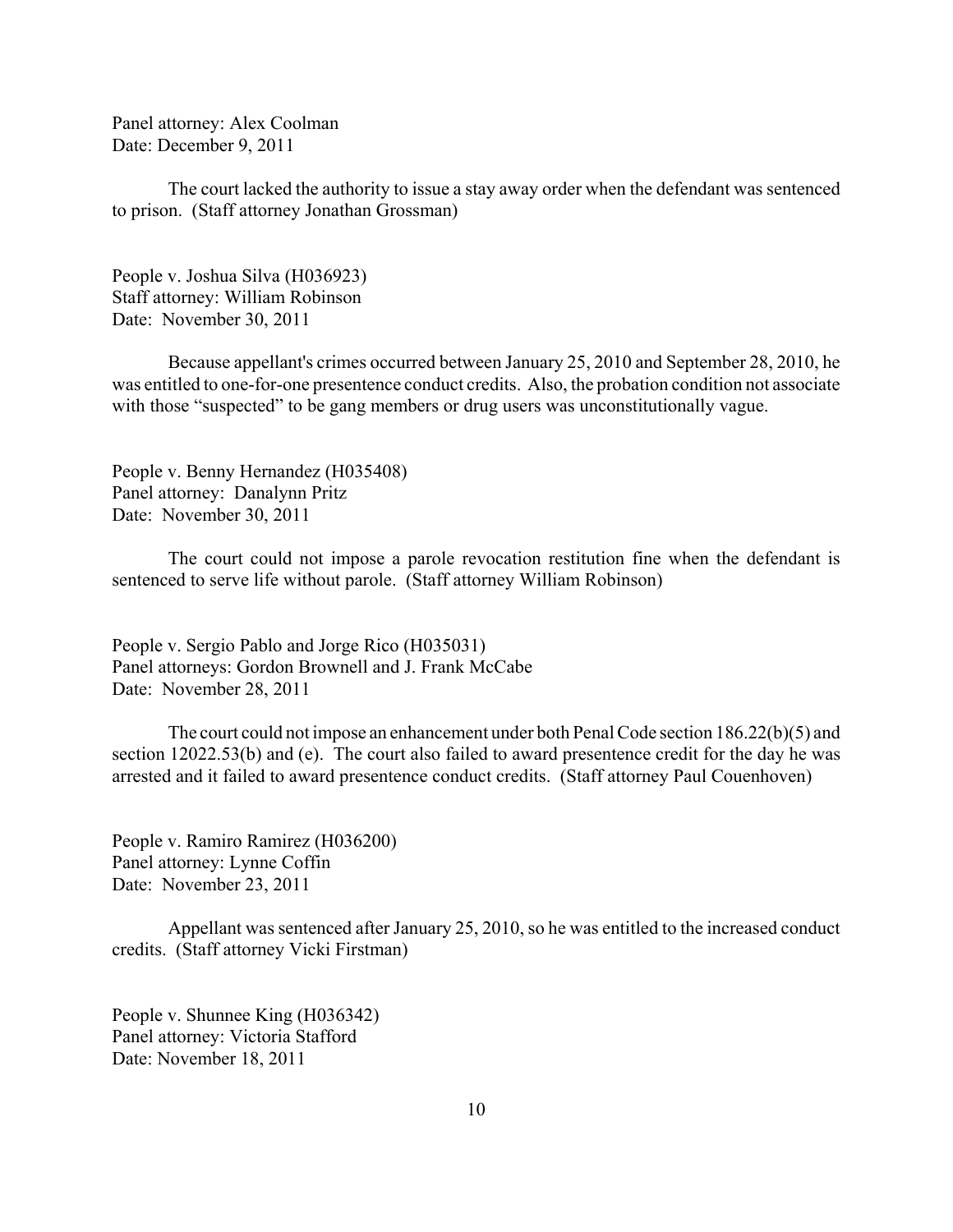The court ordered the abstract of judgment be corrected to accurately reflect the sentence imposed. (Staff attorney Dallas Sacher)

People v. Voit (H035882) Staff attorney: Jonathan Grossman Date: November 18, 2011

The court of appeal reduced certain fines and penalty assessments because the crime was committed before increases went into effect.

People v. Gonzolo Camarena (H036819) Panel attorney: Rachel Sussman Date: November 15, 2011

Appellant committed his crime in February 2010 but was sentenced after September 2010. The court erred in calculating his presentence credits under Penal Code section 4019 that existed after September 2010 instead of the one that existed in February 2010. (Staff attorney Paul Couenhoven)

People v. Sergio Miranda (H036477) Staff attorney: Paul Couenhoven Date: November 14, 2011

The court of appeal decided the trial court is required to calculated presentence conduct credits for those sentenced to prison under amended Penal Code section 2933. Further, the minute order of the sentence was inaccurate when it stated the court struck certain priors appellant never admitted.

People v. Kenneth Chapman (H035443) Panel attorney: Eric Multhaup Date: November 14, 2011

In calculating the minimum indeterminate term under Penal Code section 1170.12, subdivision  $(c)(2)(A)(iii)$ , the court could not use the same prior conviction to add one year as a prison prior and five years as a prior serious felony. Thus the minimum indeterminate term must be reduced by one year. (Staff attorney Vicki Firstman)

People v. Steven Saucedo (H035471) Panel attorney: Thomas Singman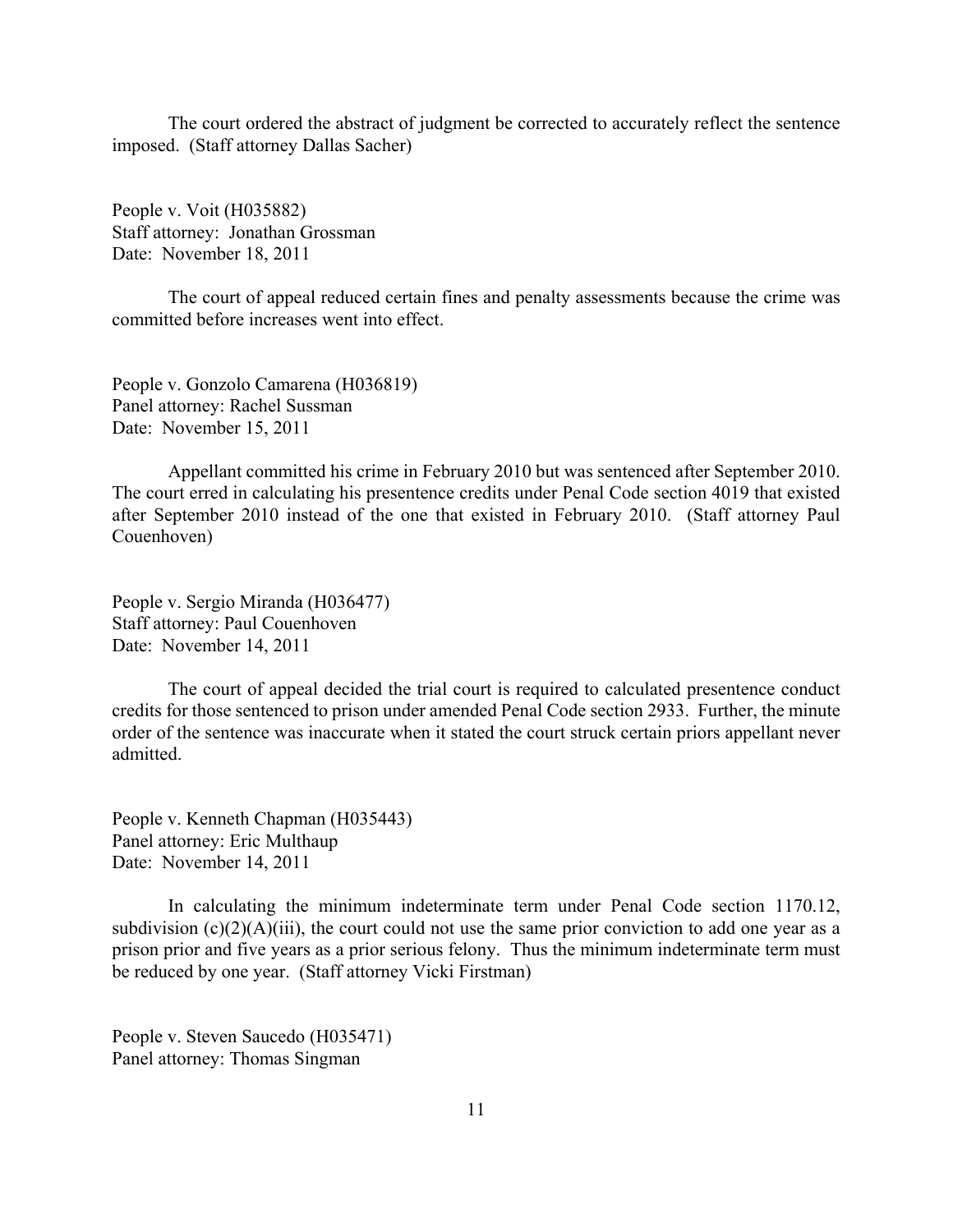Date: November 8, 2011

The court imposed the upper term for residential burglary which was doubled because of a prior strike conviction. The court imposed concurrent terms for some enhancements, saying the concurrent terms were because the same factors that were elements of the enhancements were used to impose the upper term on the underlying charge. The court did not have discretion to impose concurrent terms for the enhancements. It should have stricken the enhancements. (Staff attorney Paul Couenhoven)

People v. Jorge Gutierrez (H036316) Panel attorney: Karli Sager Date: November 3, 2011

The court of appeal struck from the minute order of the sentencing hearing and the abstract of judgment an AIDS fine because the sentencing court never ordered it. It also struck the drug program fine because there was insufficient evidence of an ability to pay. Finally, it modified the restitution fines to reflect the court's oral order. (Panel attorney Paul Couenhoven)

People v. Demontre Haynes (H036503) Staff attorney: Jonathan Grossman Date: November 3, 2011

The court remanded the matter for a determination of appellant's ability to pay probation fees.

People v. Ramon Sanchez (H036324) Panel attorney: Robert Angres Date: November 2, 2011

The court modified certain conditions of probation to avoid problems with vagueness and overbreadth. It also modified the amount of the probation revocation restitution fine to be the same as the restitution fine without the ten percent administrative surcharge. (Staff attorney Lori Quick)

People v. Manuel Martinez (H036003) Panel attorney: R. Shanti O'Brien Date: October 28, 2011

Appellant was convicted of carrying a concealed firearm and the gang crime based on carrying the firearm. The court agreed one of the counts must be stayed pursuant to Penal Code section 654. (Staff attorney Paul Couenhoven)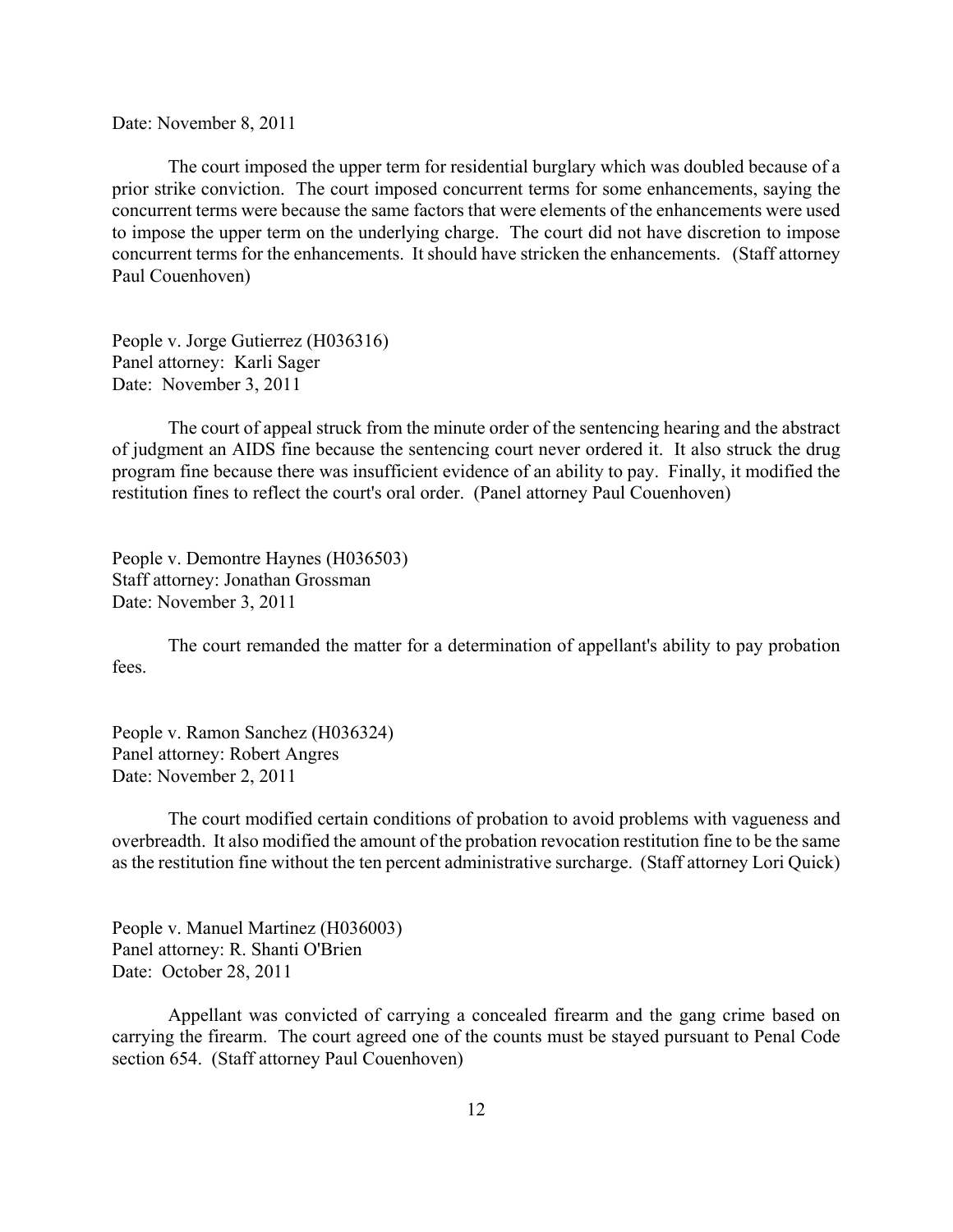In re A.B. (H036810) Panel attorney: Erik Bruce Date: October 26, 2011

The court modified the condition of juvenile probation not to be adjacent to a school campus in order to avoid problems with overbreadth and vagueness. (Staff attorney Lori Quick)

People v. Jason Lopez (H035181) Panel attorney: Gail Chesney Date: October 25, 2011

 The court of appeal agreed the superior court erred in leaving it to the jail to determine the amount of presentence credits. (Staff attorney William Robinson)

People v. Joe Diaz (H035568) Panel attorney: Steven Scully Date: October 24, 2011

The court could not set the restitution fine at \$15,000 because the statute established a \$10,000 limit. (Staff attorney Paul Couenhoven)

People v. Robert Ramirez (H035473) Panel attorney: Robert Morse Date: October 14, 2011

Appellant could not be punished both for brandishing a knife and for false imprisonment which was accomplished by brandishing the knife. (Staff attorney Dallas Sacher)

People v. Francisco Reyes (H035847) Staff Attorney: Vicki Firstman Date: October 12, 2011

The court could not increase the restitution fine upon a revocation of probation, and it miscalculated the amount of presentence credits.

People v. Jack Ryan (H036275) Staff attorney: Vicki Firstman Date: October 6, 2011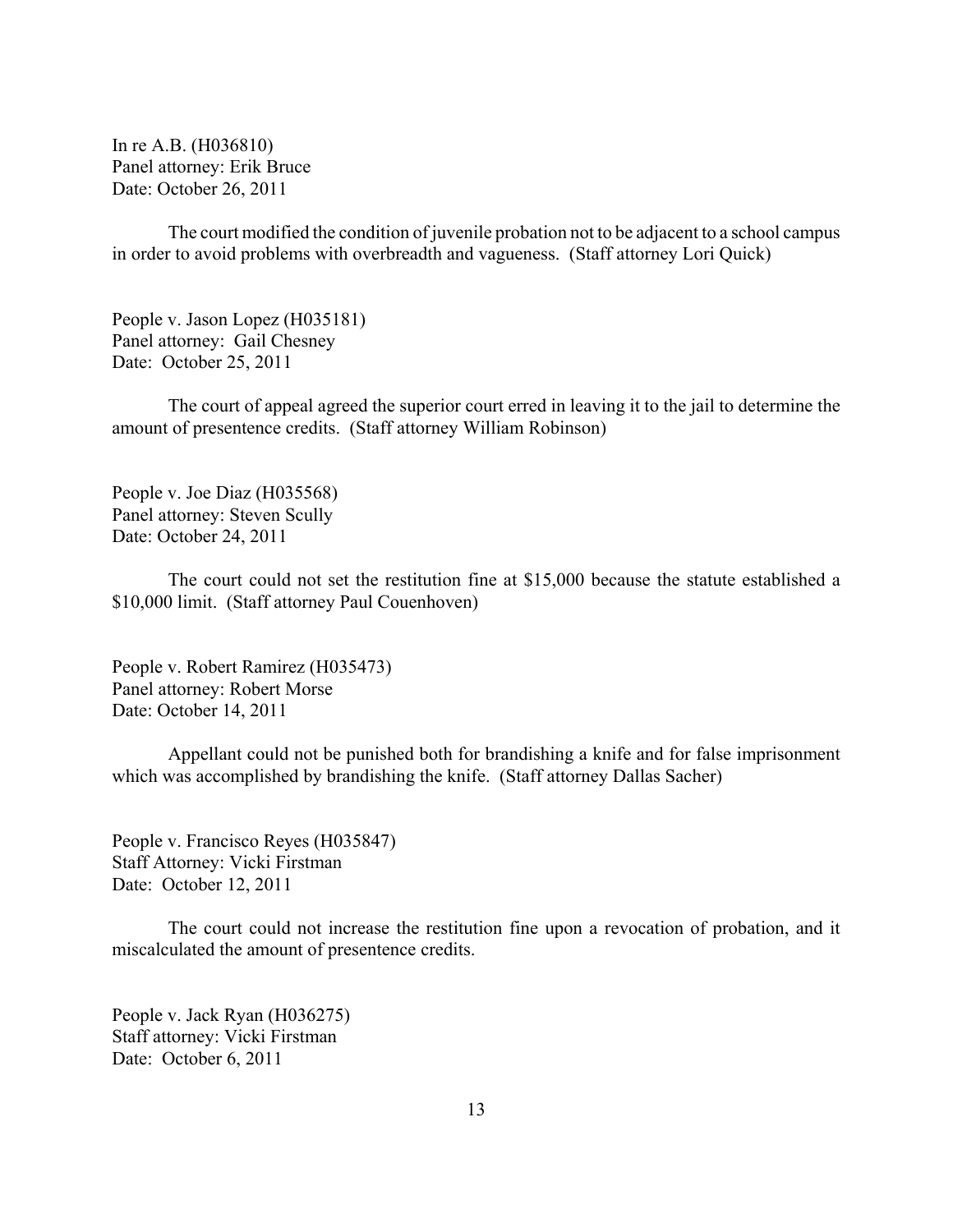The court agreed appellant was entitled to one additional actual day of presentence credits.

People v. Alfonso Zavala (H036112) Staff attorney: Paul Couenhoven Date: September 29, 2011

The court concluded it was not reasonable to require appellant to stay away from gang members as a condition of probation when he had no history of gang involvement and the crime was not gang related.

People v. Charles George (H035127) Panel attorney: Steven Schorr Date: September 29, 2011

The court erred in failing to award presentence conduct credits for a murder committed before 1998. (Staff attorney Paul Couenhoven)

In re S.H. (H036085) Panel attorney: Gunnar Rosenquist Date: September 23, 2011

Appellant was found culpable for seven counts of arson arising from setting fire to five cars. In two of them, the fire spread to other objects. The court of appeal concluded he can be found to have committed seven arsons, but he can be punished for only five of them. (Staff attorney William Robinson)

People v. Bobby McNutt (H035906) Staff attorney: Paul Couenhoven Date: September 23, 2011

The court ordered as a condition of probation that appellant pay a criminal justice (booking) fee. Payment of the fee cannot be a condition of probation. Further, there was insufficient evidence of an ability to pay.

People v. Roger Mattingly (H036139) Panel attorney: Jonathan Berger Date: September 23, 2011

The court of appeal agreed that appellant was entitled to one additional day of actual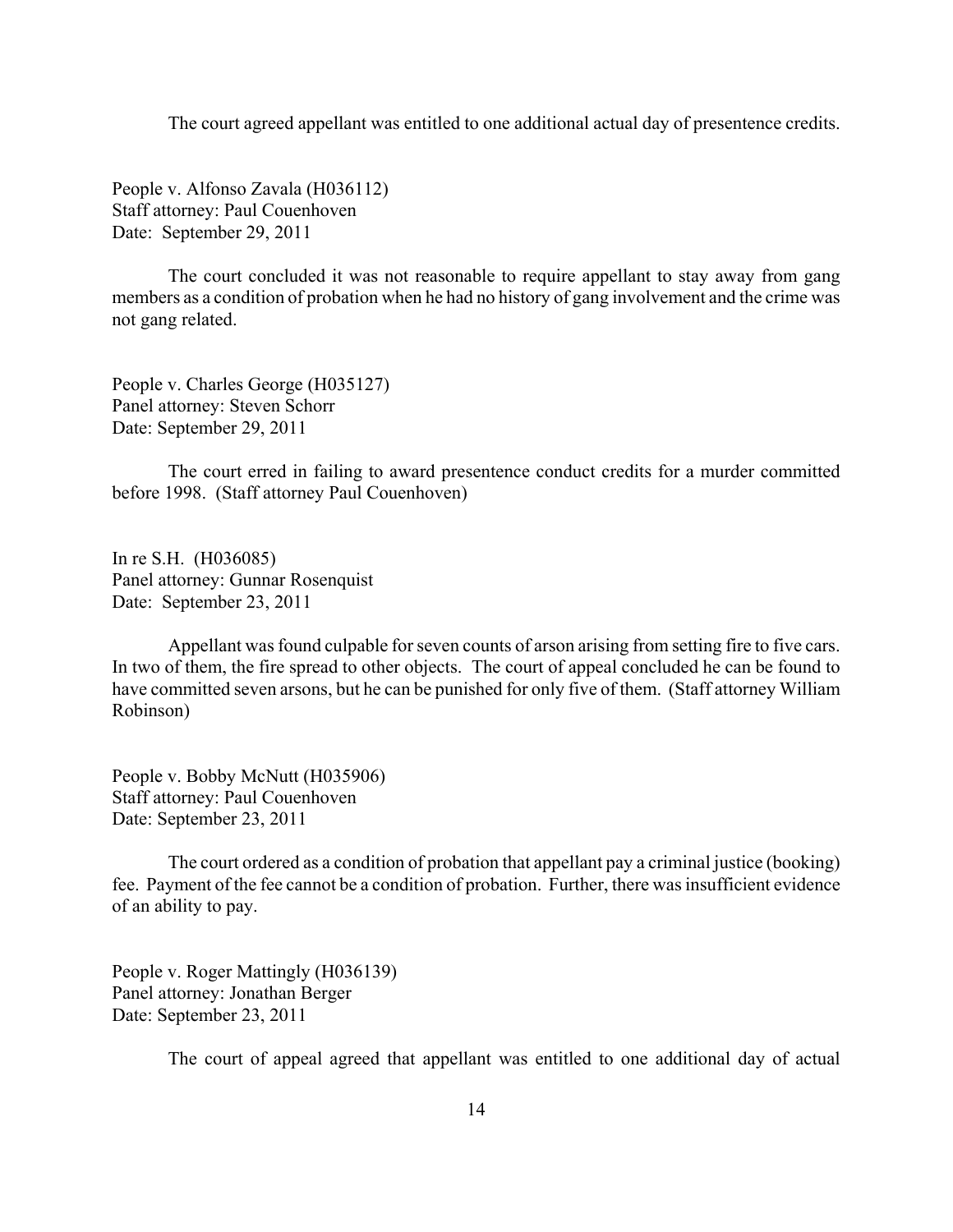presentence credits. It also determined he was entitled to increased presentence conduct credits for the time served on or after January 25, 2010 but not before. (Staff attorney William Robinson)

People v. David Ramsey (H036052) Panel attorney: Meredith Fahn Date: September 20, 2011

The court could not increase the restitution fine upon a revocation of probation. (Staff attorney Vicki Firstman)

People v. Daniel Jiminez (H035170) Panel attorney: David Martin Date: September 19, 2011

Conditions of probation were modified to comply with constitutional requirements. (Staff attorney Vicki Firstman)

People v. Leonel Valdez (H036142) Staff attorney: William Robinson Date: August 31, 2011

Appellant committed his crime after January 25, 2010 but was sentenced in October 2010. He was not given increased presentence credits as was required by the Penal Code section 4019 that was in effect from January to September 2010. This was error.

People v. Alberto Navalon (H036698) Panel attorney: Carey Shimon Date: August 25, 2011

Appellant committed his crime before January 25, 2010 and was sentenced after September 28, 2010. The court of appeal held he was entitled to increased presentence credits for all of the time in custody on and after January 25, 2010 but not before then. (Staff attorney William Robinson)

In re Alfredo A. (H036091) Panel attorney: Junelle Harris Date: August 25, 2011

Certain gang conditions of probation were modified in order to avoid problems with them being unconstitutionally vague and overbroad. (Staff attorney Lori Quick)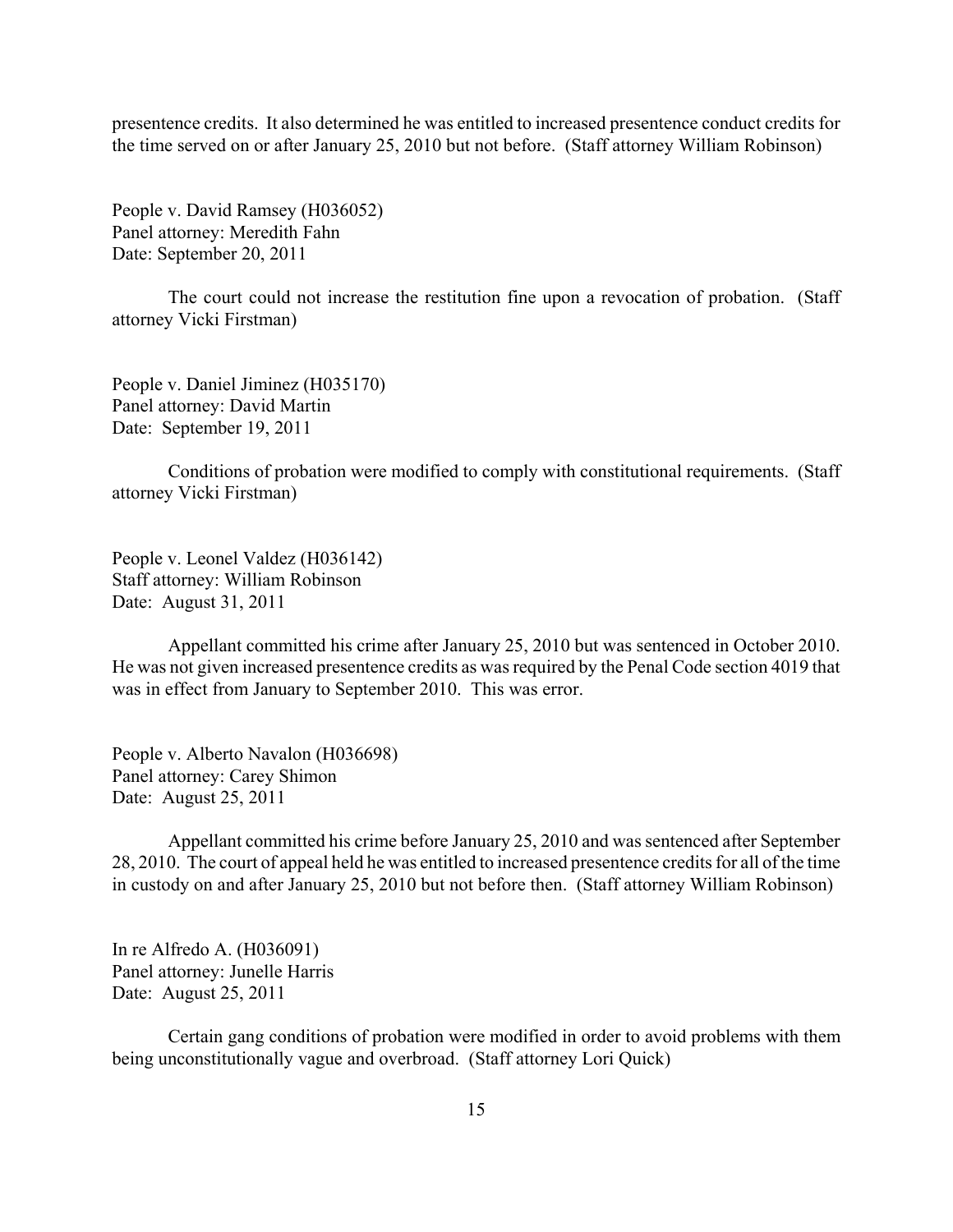People v. Torrez (H036145) Panel attorney: Martin Velez Date: August 19, 2011

The court agreed to modify a condition of probation not to possess a mobile communication device to not possess one for purposes of conducting illegal activity. (Staff attorney Lori Quick)

People v. Hector Colin (H034812) Panel attorney: John Dwyer Date: August 19, 2011

An AIDS education fine was struck because it did not apply to the charge appellant was convicted of. (Staff attorney William Robinson)

People v. Dennis Strong (H035707) Panel attorney: Patricia Lai Date: August 12, 2011

Appellant had three cases. In one case, he received eight months consecutive to the other cases. But he had 510 days of presentence credits on that case. The court of appeal agreed that the "dead time" he acquired in that case must be credited to the other cases. (Staff attorney William Robinson)

People v. Rudolfo Salas (H035897) Staff attorney: Jonathan Grossman Date: August 2, 2011

The court of appeal agreed the superior court miscalculated presentence credits and improperly increased the restitution fine upon a violation of probation.

People v. Johnston (H035499) Panel attorney: Robert Derham Date: July 29, 2011

Appellant was convicted of robbery, burglary, false imprisonment, and impersonating a police officer. All of the charges stemmed from him robbing a person in a hotel room by impersonating an officer. The court agreed that punishment for three of the four counts must be stayed under Penal Code section 654. (Staff attorney Vicki Firstman)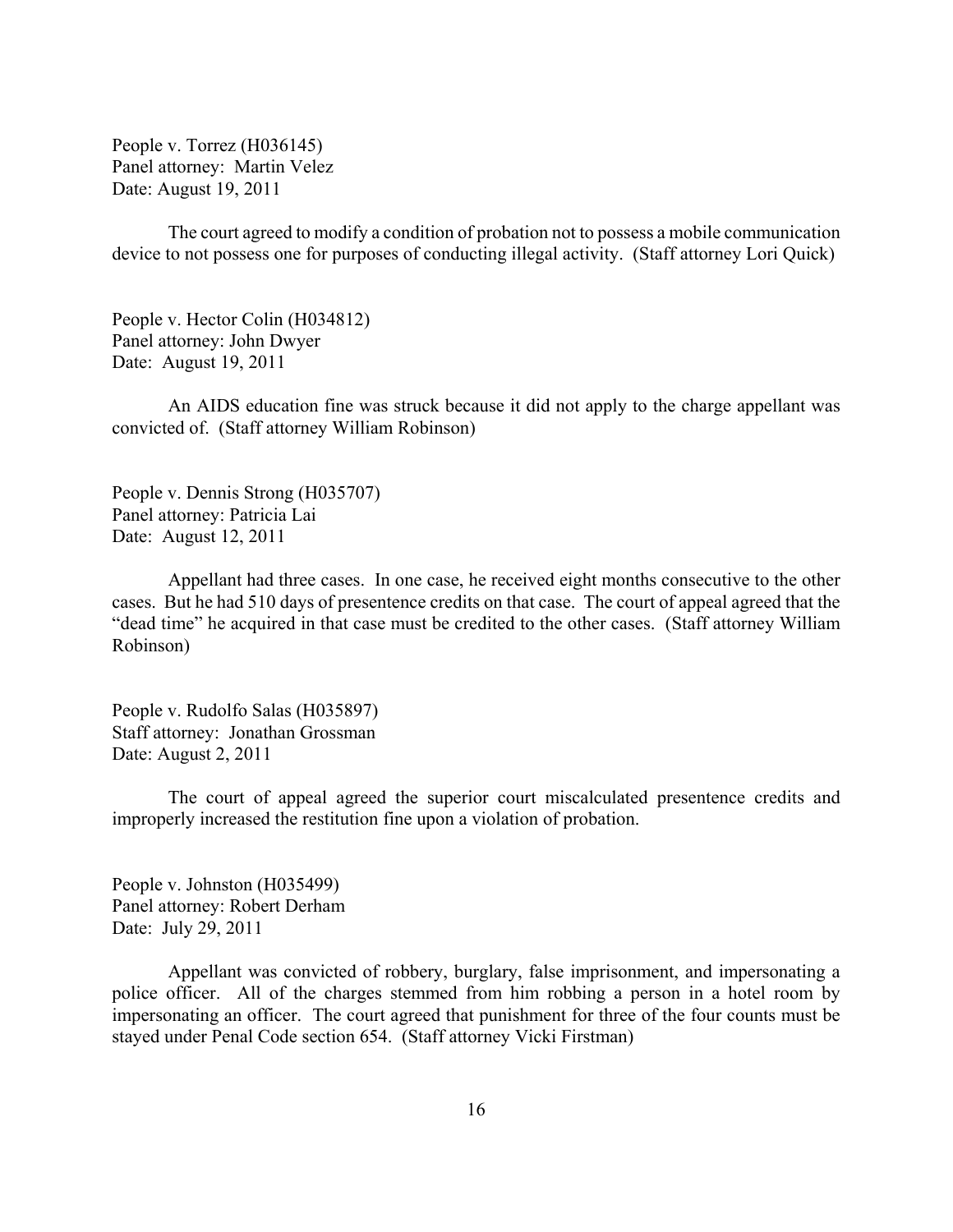In re D.G. (H036149) Panel attorney: David Scopp Date: July 29, 2011

The court of appeal agreed that the matter must be remanded for the juvenile court to determine if the offense was a misdemeanor or a felony (*In re Manzy W*. (1997) 14 Cal.4th 1199) and that the condition of probation not to be adjacent to a school was overbroad. (Staff attorney Jonathan Grossman)

People v. Desiree Davis (H036417) Staff attorney: William Robinson Date: July 28, 2011

The Sixth District Court of Appeal has been refusing to apply amended Penal Code section 4019 retroactively to those convicted and in custody before January 25, 2010. However, it decided that if one is in custody both before January 25, 2010 and after, the defendant should receive additional presentence conduct credits for the time on and after January 25.

People v. Alcala (H036230) Staff attorney: Dallas Sacher Date: July 21, 2011

Appellant pled guilty to committing a crime which was a wobbler. As part of the agreement, the crime would be a misdemeanor. The court sentenced him to one year in jail. The court of appeal held the punishment was unauthorized. The statute concerning the crime did not specifically state a punishment. Thus Penal Code section 19 controlled, which stated that the maximum punishment for a crime that was a misdemeanor was six months when no specific punishment is described in the statute.

People v. Javier Salazar (H035813) Panel attorney: Erik Bruce Date: July 21, 2011

A condition of probation was modified to require knowledge. Further, payment of the booking fee, court security fee and court facility fees could not be conditions of probation. (Staff attorney Jonathan Grossman)

People v. Francisco Ruiz (H035767) Panel attorney: Danalynn Pritz Date: July 19, 2011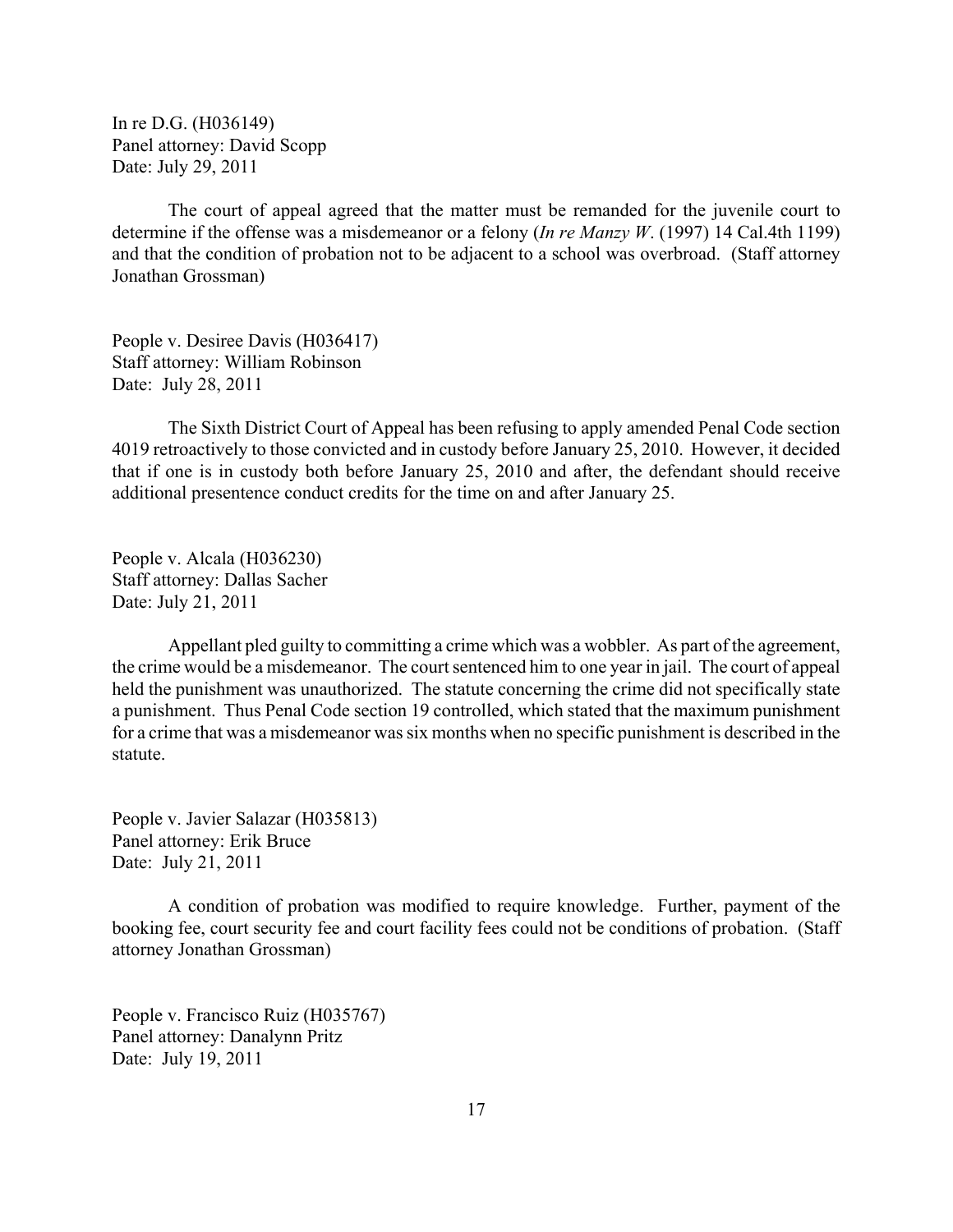Gang conditions of probation were modified to define the term gang to be a criminal street gang and to strike that appellant could be found in violation of probation because of suspected activity. (Staff attorney Dallas Sacher)

People v. Raul Catalan (H036000) Panel attorney: Ozro Childs Date: July 19, 2011

Gang conditions of probation were modified to avoid problems with overbreadth and vagueness. (Staff attorney Lori Quick)

People v. Jose Hernandez (H036193) Panel attorney: Katja Grasso Date: July 13, 2011

The court modified a condition of probation not to possess drug paraphernalia to require knowledge. Further the condition not to possess controlled substances was modified to permit the possession of controlled substances for which appellant had a valid prescription. Finally, the court held the condition of probation not to possess indicia of drug sales was vague. (Staff attorney Paul Couenhoven)

People v. Armando Miranda (H035956) Staff attorney: Lori Quick Date: July 13, 2011

Gang conditions of probation were modified to avoid vagueness and overbreadth problems.

People v. Noe Urena (H034720) Panel attorney: Marsanne Weese Date: July 7, 2011

The court of appeal awarded additional presentence credits due to a miscalculation by the trial court. (Staff attorney William Robinson)

In re David A. (H035910) Staff attorney: Jonathan Grossman Date: July 6, 2011

The victim of a residential burglary claimed the loss of an engagement ring he valued at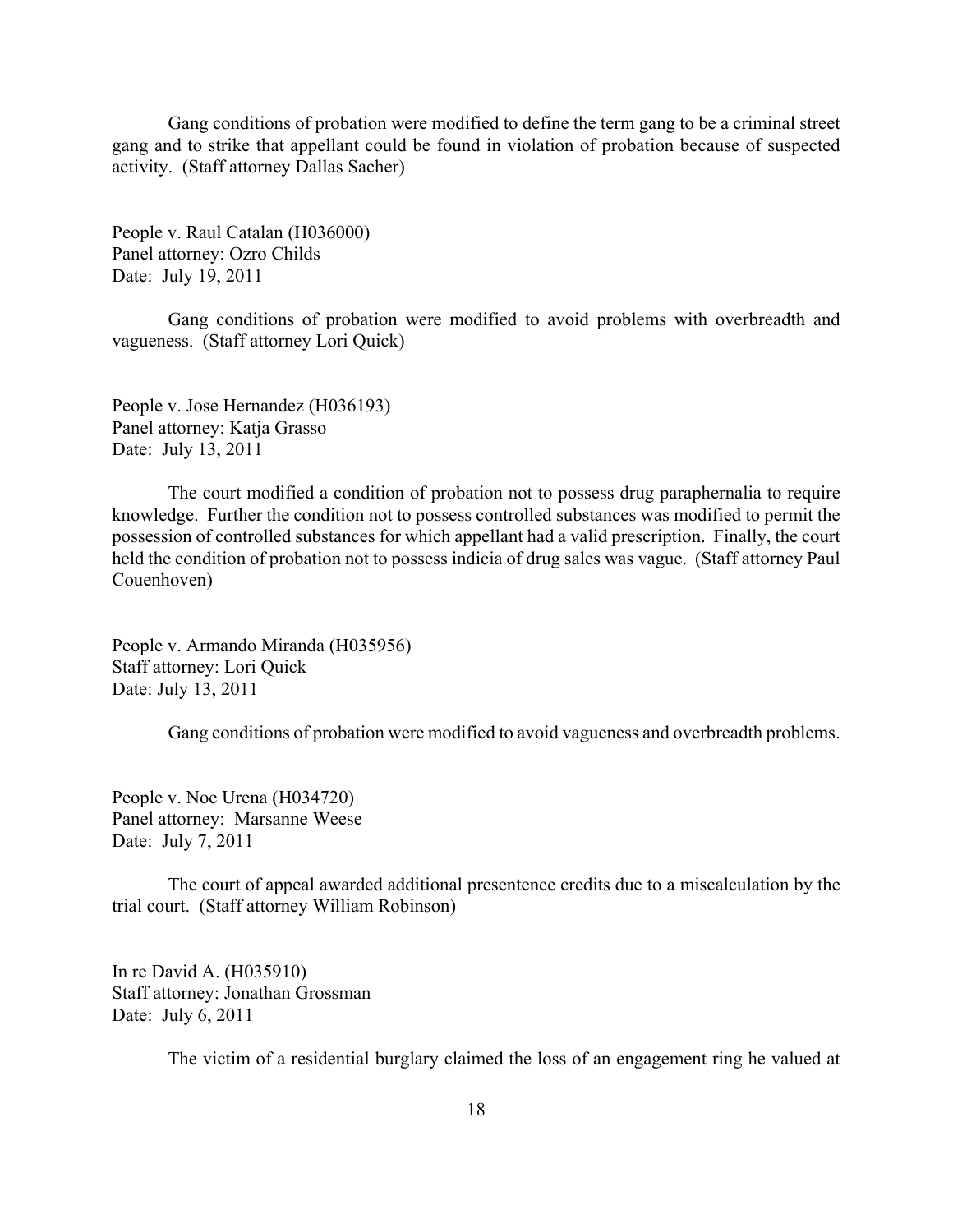\$12,000, among other things. The victim said there were no receipts, no photographs of the ring, no appraisal, and he did not purchase the ring. The court expressed concern that this would be its actual value but felt compelled to order restitution for that amount absent evidence to the contrary. The court of appeal ordered that there be a new restitution hearing.

People v. Jose Jimenez (H034729) Panel attorney: Morgan Daly Date: July 6, 2011

The court struck a fine that did not apply to his conviction. (Staff attorney Paul Couenhoven)

In re I.C. (H035961) Panel attorney: Maggie Shrout Date: June 22, 2011

Probation conditions were modified to comply with the requirement that they not be unconstitutionally vague or overly broad. (Staff attorney Vicki Firstman)

In re N.C. (H035864) Panel attorney: Ronald Dehoff Date: June 16, 2011

Probation conditions were modified to require knowledge. (Staff attorney Vicki Firstman)

In re S.S. (H035908) Panel attorney: Nathaniel Lucey Date: June 14, 2011

The court ordered that certain probation conditions be modified to avoid overbreadth and vagueness problems. (Staff attorney Jonathan Grossman)

People v. Oscar Villapando (H035185) Panel attorney: Jagdish Bijlani Date: May 26, 2011

There was insufficient evidence appellant had the ability to pay a drug program fine and attorney fees. (Staff attorney Lori Quick)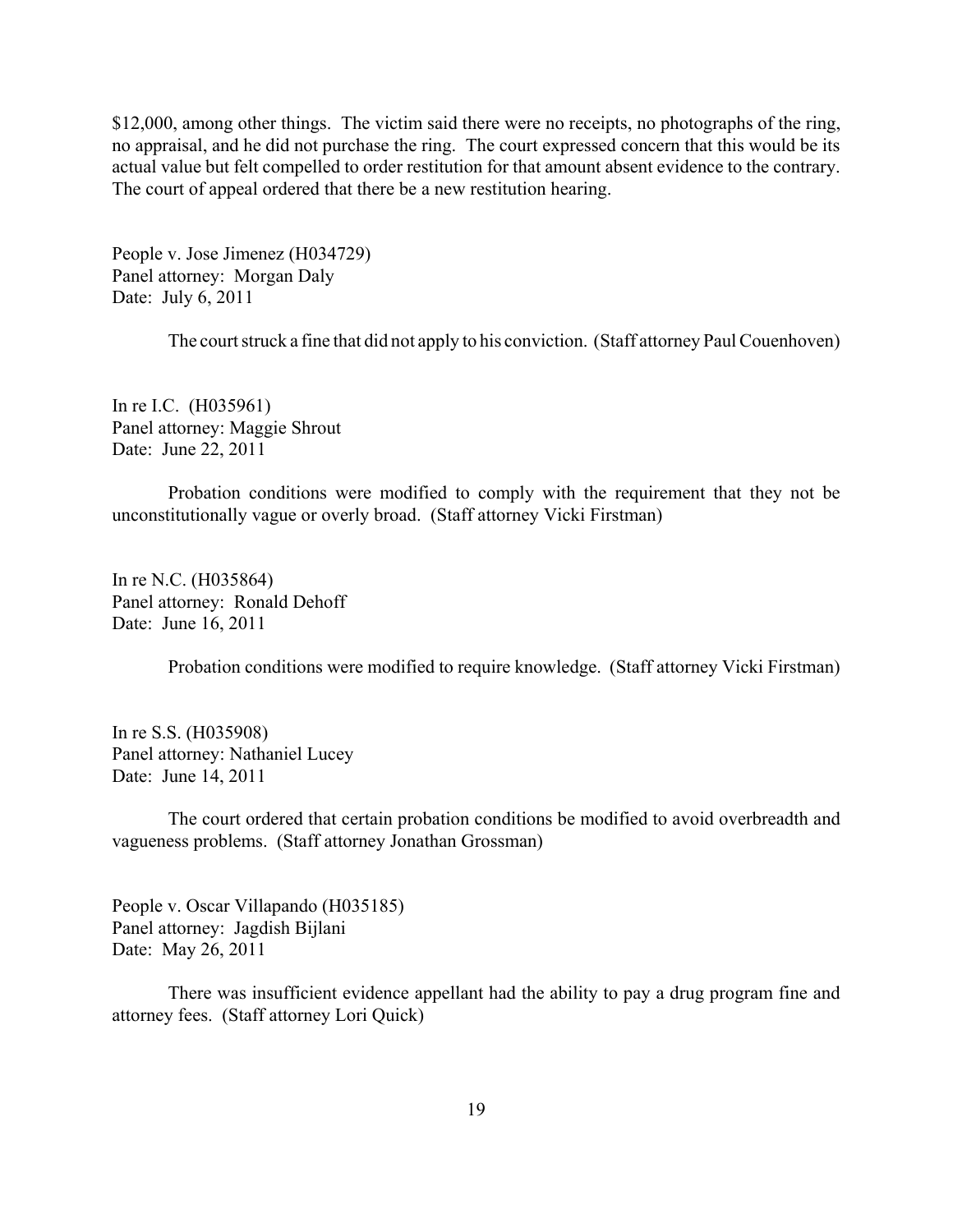In re R.R. (H035715) Panel Attorney: Michael O'Flannigan Date: May 26, 2011

The juvenile court found appellant culpable as an aider and abettor for felony assault with great bodily injury. Because the great bodily injury requires personal infliction, appellant could not be culpable as an aider and abettor. (Staff attorney Paul Couenhoven)

In re M.R. (H035980) Panel attorney: Eileen Rice Date: May 24, 2011

The juvenile court erred in setting a maximum tern of confinement when the minor was placed on probation and placed at home. (Staff attorney Paul Couenhoven)

In re J.T. (H035811) Staff attorney: Jonathan Grossman Date: May 11, 2011

Appellant was on juvenile probation when he committed a new crime. The court placed him back on probation. In doing so, it detailed the conditions of probation he was to follow, which were the same as the conditions ordered before. Because the court reimposed the conditions of probation, instead of stating all previous orders remain in effect, the claim that the some of the conditions were unconstitutional was cognizable. Some of the conditions were vague or overly broad. Further, the court lacked authority to order a minor to pay for the cost of probation.

People v. Johnny Borquez Panel attorney: Jean Marinovich Date: May 10, 2011

The court decided appellant could not be convicted of grand theft and the lesser included offense of petty theft with a prior conviction for the same conduct. Further, the abstract of judgment needed to be corrected to reflect the proper amount of presentence credits and penalty assessments. (Staff attorney Lori Quick)

People v. Denise Lozano (H036229) Staff attorney: Jonathan Grossman Date: April 29, 2011

The court could not make payment of the probation costs, court security fee, criminal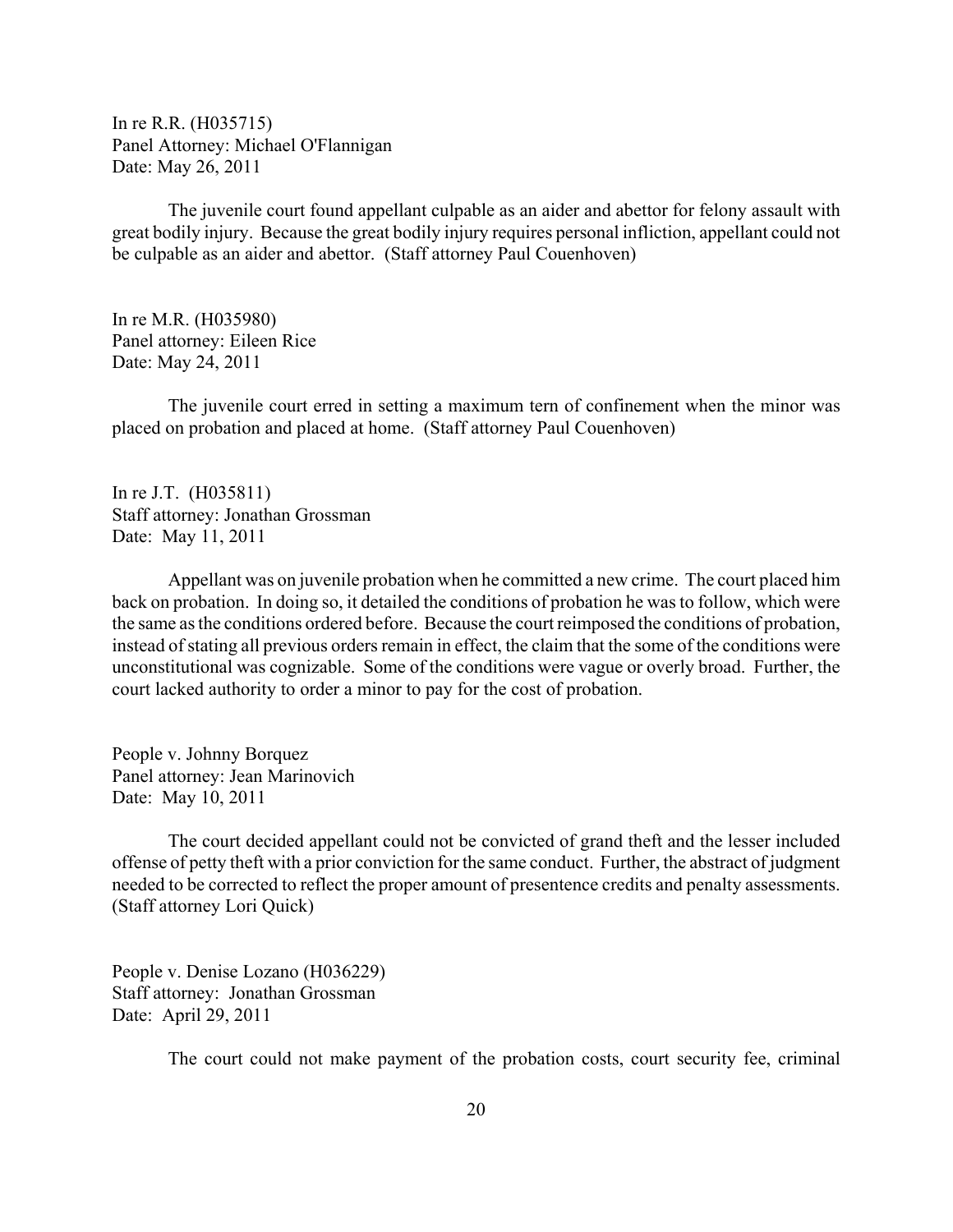conviction fee, and booking fee conditions of probation.

People v. Mark Stockdale (H035651) Staff attorney: William Robinson Date: April 27, 2011

A probation condition to stay 200 yards from all Safeway stores was overly broad.

In re P.R. (H036013) Panel attorney: Traci Mason Date: April 27, 2011

Probation conditions not to be adjacent to a school, not visit areas of gang-related activity, not transmit any gang-related symbol, and not be at a courthouse was overly broad. (Staff attorney Jonathan Grossman)

People v. Charles Fordjour (H034568) Staff attorney: Paul Couenhoven Date: April 25, 2011

Appellant pled guilty to committing a fraud. After a lengthy delay, he stated he wanted to withdraw his plea. The public defender's office was appointed to represent him. He then moved to replace appointed counsel or represent himself, but the court sentenced him without considering his motions. The court of appeal reversed. On remand, the trial court denied the *Marsden* and *Faretta* motions. In the second appeal, the judgment was reversed because the *Faretta* motion should have been granted. On remand again, appellant was in immigration custody. The court reimposed his sentence in his absence. The court of appeal reversed for the third time because the trial court violated his right to be present at sentencing.

People v. Daniel Inocencio (H035654) Panel attorney: Carey Shimon Date: April 25, 2011

Appellant was injured while working. He continued to collect worker's compensation when he was no longer injured. After conviction, the court ordered he pay restitution for the full amount of worker's compensation he received. The order was reversed. The trial court must order restitution only for the amount he illegally collected after he became able to work. (Staff attorney William Robinson)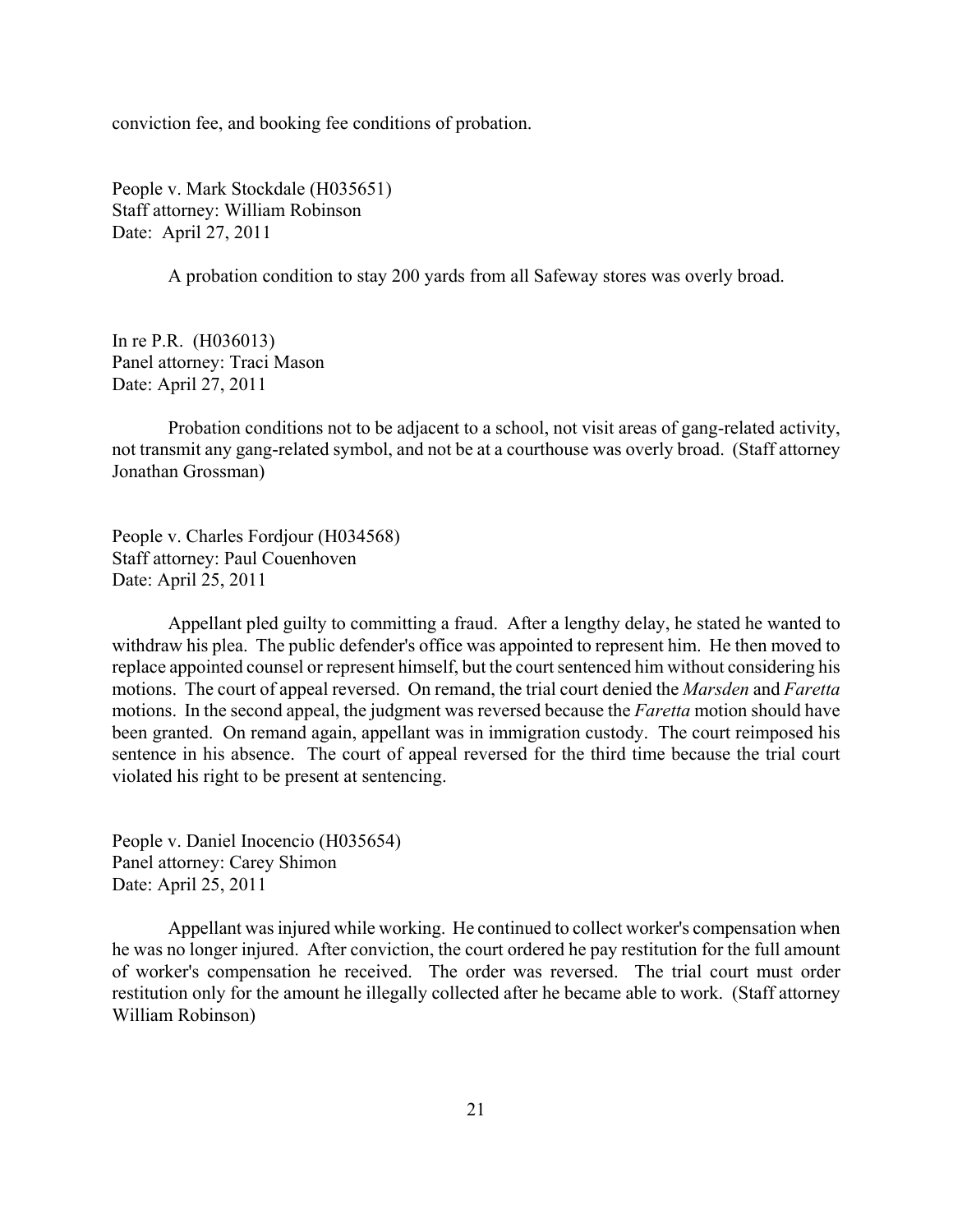People v. Marcus Stevenson (H035649) Staff attorney: William Robinson Date: April 19, 2011

The court struck a condition of probation that appellant not use alcohol when there was no evidence of using alcohol when the crime was committed or abusing alcohol in his background.

People v. Armando Beltran (H035738) Panel attorney: Katja Grasso Date: April 18, 2011

The court placed appellant on probation on condition that he not use alcohol or drugs or possess controlled substances. The court of appeal modified the conditions to require knowledge and to not possess unlawful or illegal controlled substances. (Staff attorney Vicki Firstman)

People v. Jose Pacheco (H035418) Staff attorney: William Robinson Date: April 14, 2011

The court reduced the amount of presentence credits because appellant suffered a prior serious felony conviction. His prior was a juvenile adjudication. In a published decision, the court of appeal held this did not qualify as a prior serious felony conviction, so he was entitled to more presentence credits.

People v. Matthew Pacheco (H036749) Panel attorney: J. Courtney Shevelson Date: April 13, 2011

Appellant was sentenced to prison in three different cases. The court of appeal agreed that the imposition of a \$259.50 booking fee in one case should be stricken because there was no evidence of the actual cost to the arresting agency, and the booking fee in another case should be stricken because the court never orally ordered it. Further, the matter must be remanded because there was insufficient evidence of an ability to pay a booking fee in a third case along with three other fines. (Staff attorney Paul Couenhoven)

People v. Reinaldo Ponce (H036236) Staff attorney: Paul Couehnoven Date: April 13, 2011

Probation conditions were modified to require knowledge.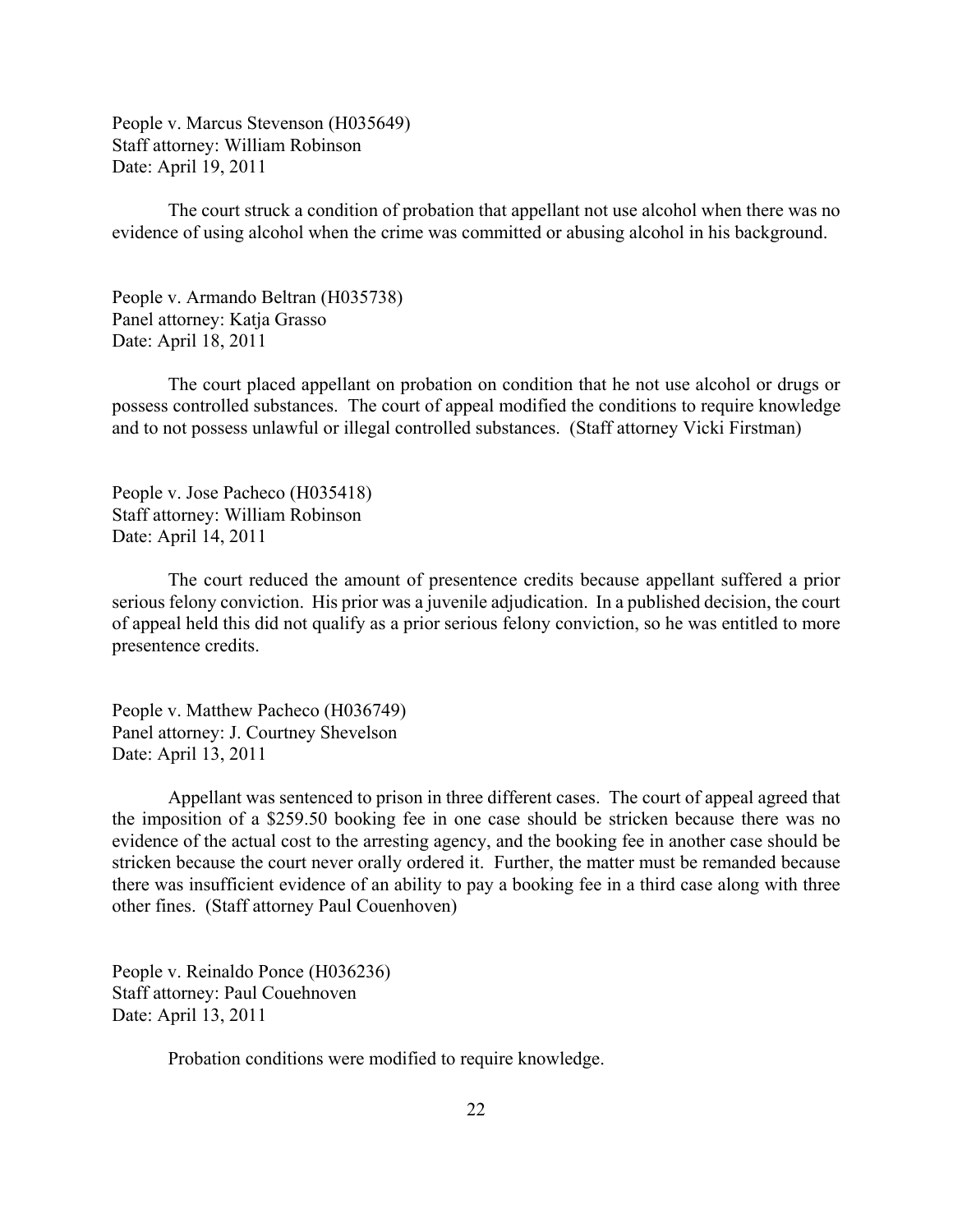People v. Josephina Reyes (H035643) Staff attorney: William Robinson Date: April 11, 2011

Appellant violated probation. The court was willing to return her on probation on condition she waive presentence credits over 365 days, which she did. After she later revoked probation, she contended she was entitled to presentence credits over 365 days earned after the waiver. The court of appeal agreed. It also agreed that the restitution fines could not be increased upon the revocation of probation.

People v. Ricardo Lara (H036143) Staff attorney: William Robinson Date: March 30, 2011

In a published decision, the court held that the sentencing court had discretion to strike an allegation appellant suffered from a prior serious felony conviction, and this would make him eligible to receive increased conduct credits under Penal Code section 4019.

People v. Tony Perez (H03825) Panel attorney: Julie Schumer Date: March 30, 2011

Appellant was first placed on Proposition 36 probation. After several violations, he was placed on general probation. He suffered several more violations but remained on probation. Then, the Probation Department petitioned to modify probation to add a condition that he be subject to a search condition; it did not allege a violation in the petition. The court granted the request. The court of appeal reversed. The condition was not added before, and there was no new evidence to justify the new condition. (Staff attorney Lori Quick)

People v. Vincent Hagenbush (H035593) Panel attorney: Alan Siraco Date: March 23, 2011

Conditions of probation were modified to require knowledge. (Staff attorney William Robinson)

People v. Shiseop Kim (H035561) Panel attorney: Michael Mehr Date: March 22, 2011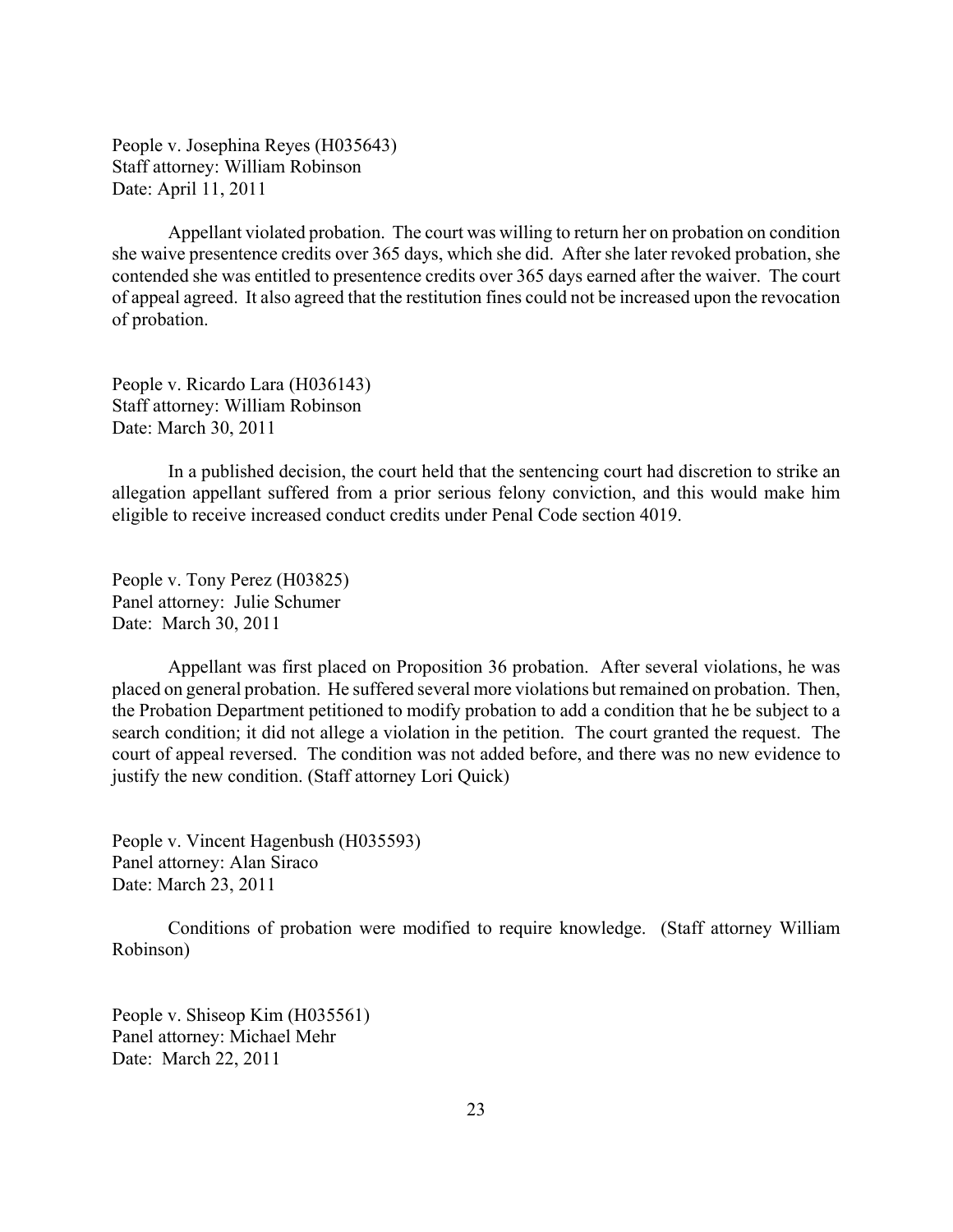The court held that payment of the court security fee and court facility fee cannot be conditions of probation. (Staff attorney Jonathan Grossman)

People v. Cynthia Tuledo (H036041) Staff attorney: Paul Couenhoven Date: March 18, 2011

Appellant's probation was revoked. The trial court erred in increasing the restitution fine when sentencing her to prison.

People v. Alexander Kidd (H035819) Staff attorney: William Robinson Date: March 17, 2011

Conditions of probation were modified to comply with constitutional requirements.

People v. McGranahan (H035273) Staff attorney: Lori Quick Date: March 17, 2011

The sentence of 609 days for a misdemeanor sentence concurrent to a felony sentence was unauthorized.

People v. Lance Scott (H033759) Panel attorney: Alex Green Date: March 4, 2011

The superior court was not authorized to order victim restitution to a fire department for putting out an arson fire. (Staff attorney Dallas Sacher)

People v. Luther Brock (H034988) Panel attorney: Robert Angres Date: February 25, 2011

The court found there was insufficient evidence appellant had the ability to pay probation fees. Further, the restitution fine for violating probation should not include the administrative fee for collecting the original restitution fine. (Staff attorney Jonathan Grossman)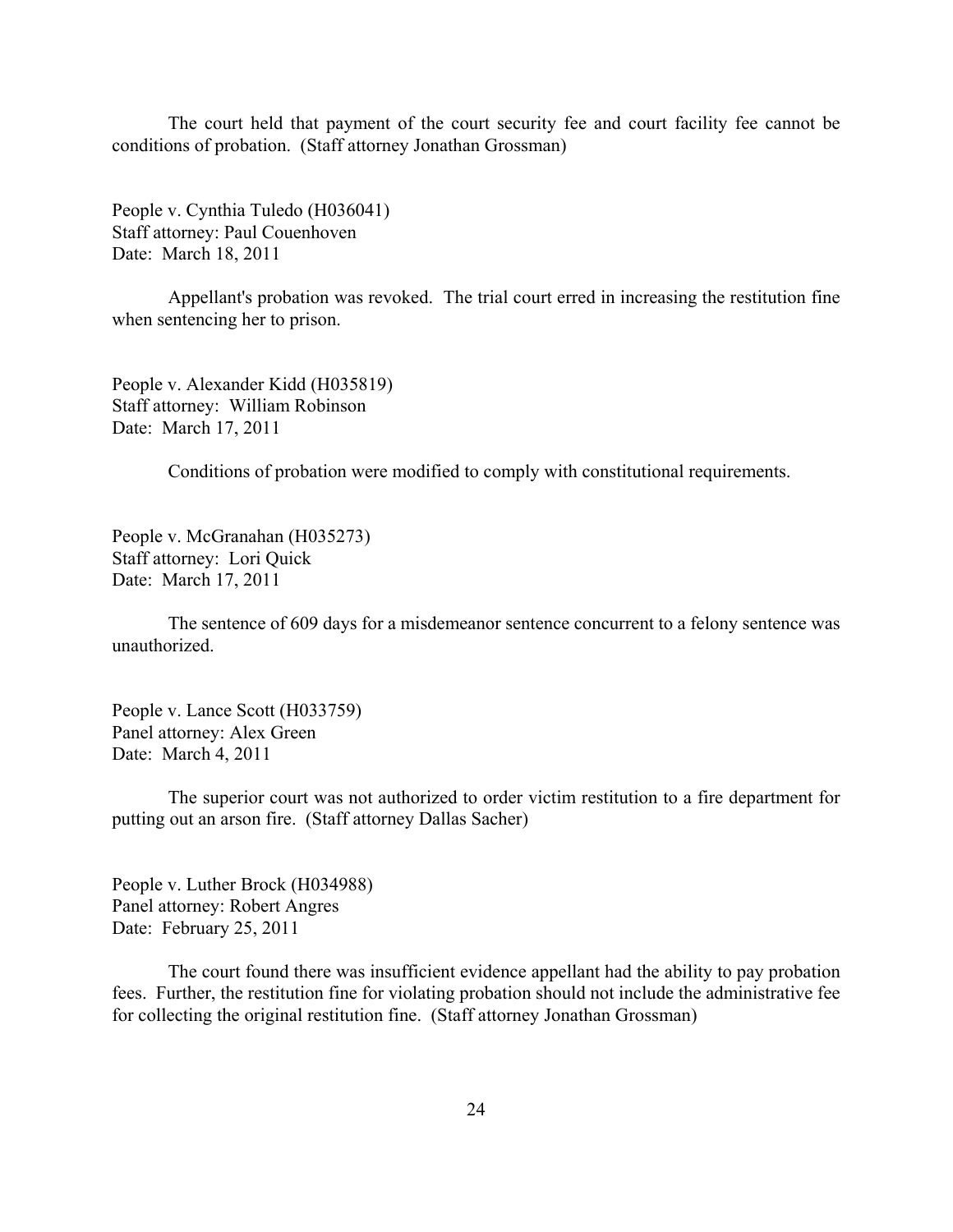<span id="page-24-0"></span>People v. Francisco Valenzuela (H035045) Panel attorney: Robert Angres Date: February 17, 2011

The court decided there was insufficient evidence appellant had the ability to pay the probation supervision fee and booking fee. (Staff attorney Lori Quick)

In re J.D. (H035674) Panel attorney: Junelle Harris Date: February 14, 2011

The matter was remanded to the juvenile court to determine if the offense was a felony or a misdemeanor. (Staff attorney Dallas Sacher)

People v. Joseph Mendoza (H036418 et al.) Panel attorney: Rudy Kraft Date: February 8, 2011

The court modified conditions of probation to require knowledge. It also ordered that payment of the court security fee and court facilities fee could not be a condition of probation. (Staff attorney William Robinson)

People v. Zolli Smith (H035169, H035490) Panel attorney: J. Frank McCabe Date: January 31, 2011

The court set victim restitution at more than \$280,000 without affording appellant an opportunity to be heard. This required reversal. (Staff attorney Dallas Sacher)

In re J.P. (H035262) Panel attorney: Michael Flynn Date: January 21, 2011

The court modified a condition of probation to require knowledge. (Staff attorney Vicki Firstman)

# **DEPENDENCY CASES** In re J.C. (H035985) Panel attorney: Alex Coolman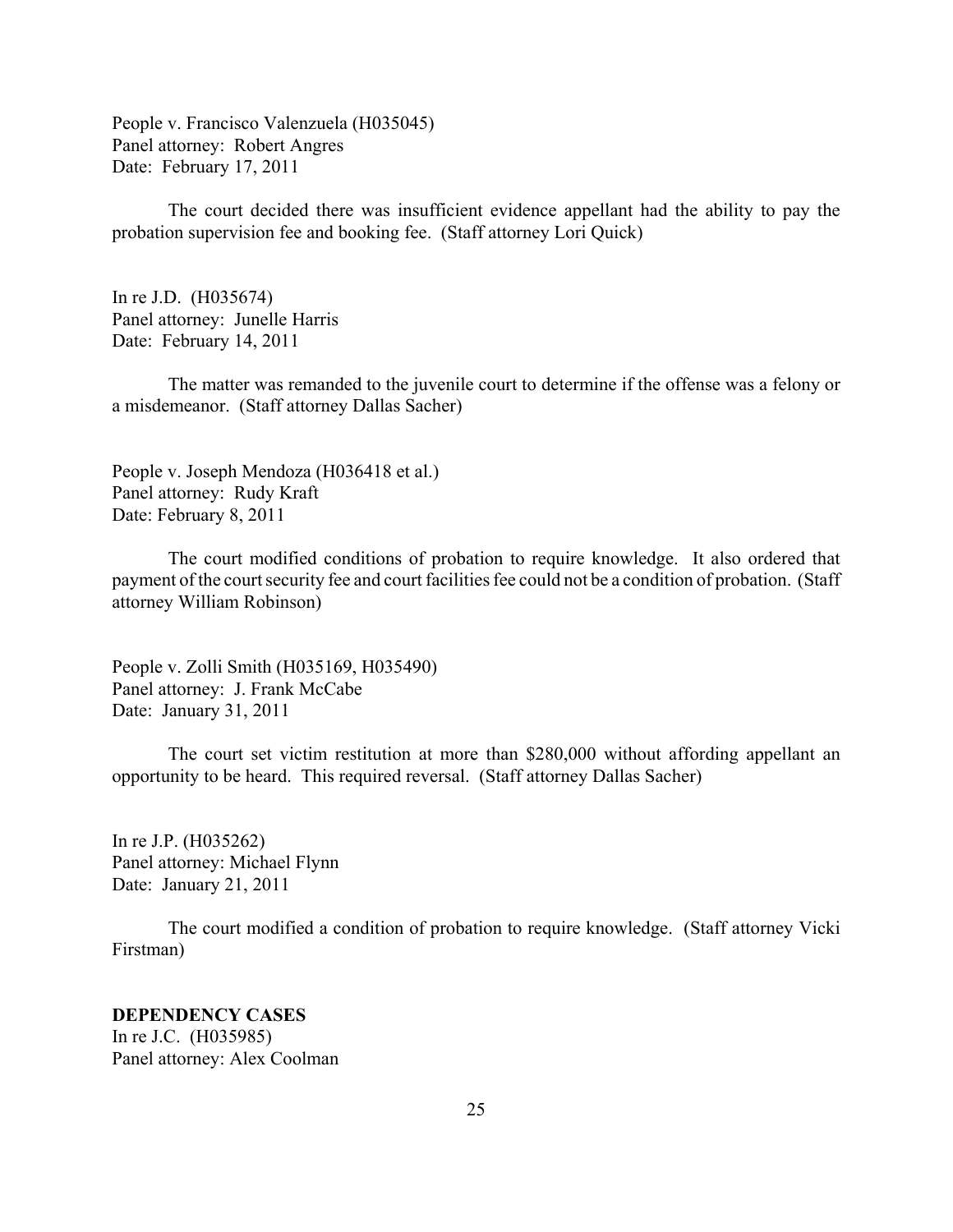Date: November 29, 2011

The 12 year-old minor was found to be a delinquent. Further investigation revealed he was being neglected by his mother. The court conducted a dual status evaluation to determine if he should be in the dependency system, but it erroneously concluded the dependency system was unavailable because his mother was not abusive. The court of appeal reversed.

In re G.D. (H036749) Panel attorneys: Janet Sherwood; Lee Gulliver for the minor Date: October 26, 2011

At a hearing under Welfare and Institutions Code section 366.26, the juvenile court found the parent-child exception to adoption applied and selected a plan of legal guardianship. The county appealed. The minor agreed with the parent. The court of appeal affirmed, rejecting the argument there was not substantial evidence to support the finding that the exception to adoption applied. (Staff attorney Vicki Firstman)

In re M.J. (H036794) Panel attorney: Catherine Czar Date: October 6, 2011

Atty represented the minor in a dependency case. The minor's trial counsel successfully petitioned to end visits because the minor refused to see her mother and exhibited symptoms of anxiety around the time visits were to occur. The mother appealed. The court of appeal agreed with the minor that the juvenile court did not abuse its discretion. (Staff attorney Jonathan Grossman)

In re Robert H. (H035646, H035948) Panel attorney: Sheri Cohen Date: July 22, 2011

The court of appeal decided notice to Indian tribes did not comply with ICWA. (Staff attorney Vicki Firstman)

**HABEAS CORPUS** People v. Witcraft (H036159)

Staff attorney: Dallas Sacher Date: December 6, 2011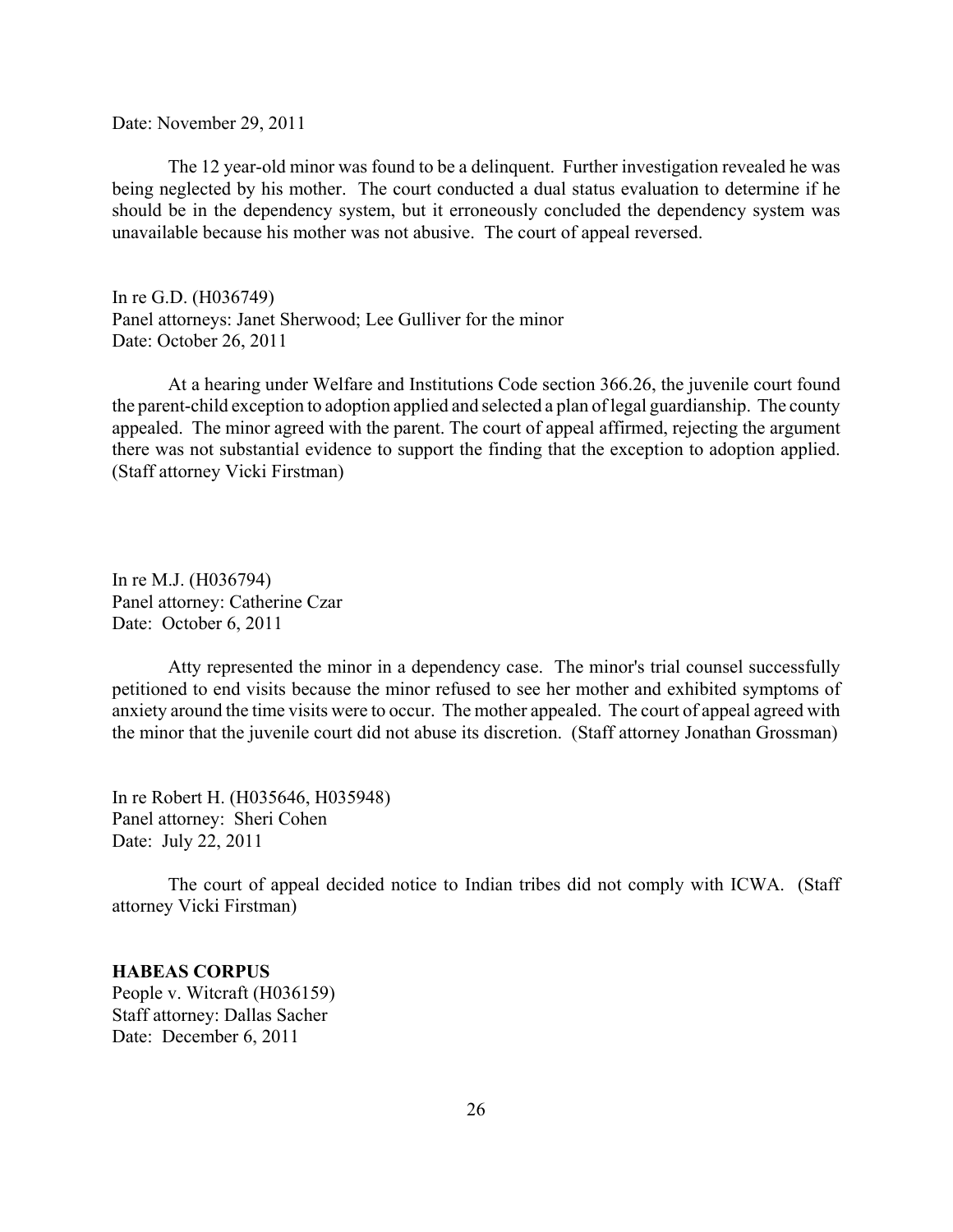<span id="page-26-0"></span>Appellant was in an automobile accident which resulted in a police investigation. He was charged with and convicted of receipt of stolen property, providing false information, presenting a false registration card, and failing to provide proof of insurance. Six months later, he was charged with making a false insurance claim from the accident. A habeas corpus petition was filed, claiming trial counsel was ineffective for failing to object to the second case under *Kellet v. Superior Court* (1966) 63 Cal.2d 822. In a published decision, the court of appeal issued an order to show cause.

In re Johnny Lira (H036162) Panel attorney: Steve Defilippis Date: December 6, 2011

The Board of Parole Hearings found petitioner eligible for parole, but the governor reversed the decision. The superior court found there was insufficient evidence to support the governor's decision and reinstated the order for parole. In this habeas corpus petition, the court of appeal held in a published decision that petitioner was entitled to credits against his parole term for the time in custody after the governor's unsupported decision to reverse the grant of parole. (Staff attorney Michael Kresser)

In re Phoeun Mey (Santa Clara no. 142586) Staff attorney: Jonathan Grossman Date: May 4, 2011

There was not some evidence to support the governor's reversal of the Board's grant of parole.

In re Emmanuel Kurtz (Santa Clara No. 169004) Staff attorney: Jonathan Grossman Date: April 5, 2011

The superior court granted relief on habeas corpus, deciding that there was not some evidence to support the governor's reversal of the Board's grant of parole.

In re James Stevenson (Santa Clara No. 203910) Staff attorney: Michael Kresser Date: March 25, 2011

Petitioner was convicted of robbery for kidnapping and sentenced to life. The Board denied parole, and a habeas corpus petition was filed. The superior court ordered relief. It concluded that there was not some evidence he lacked sufficient insight.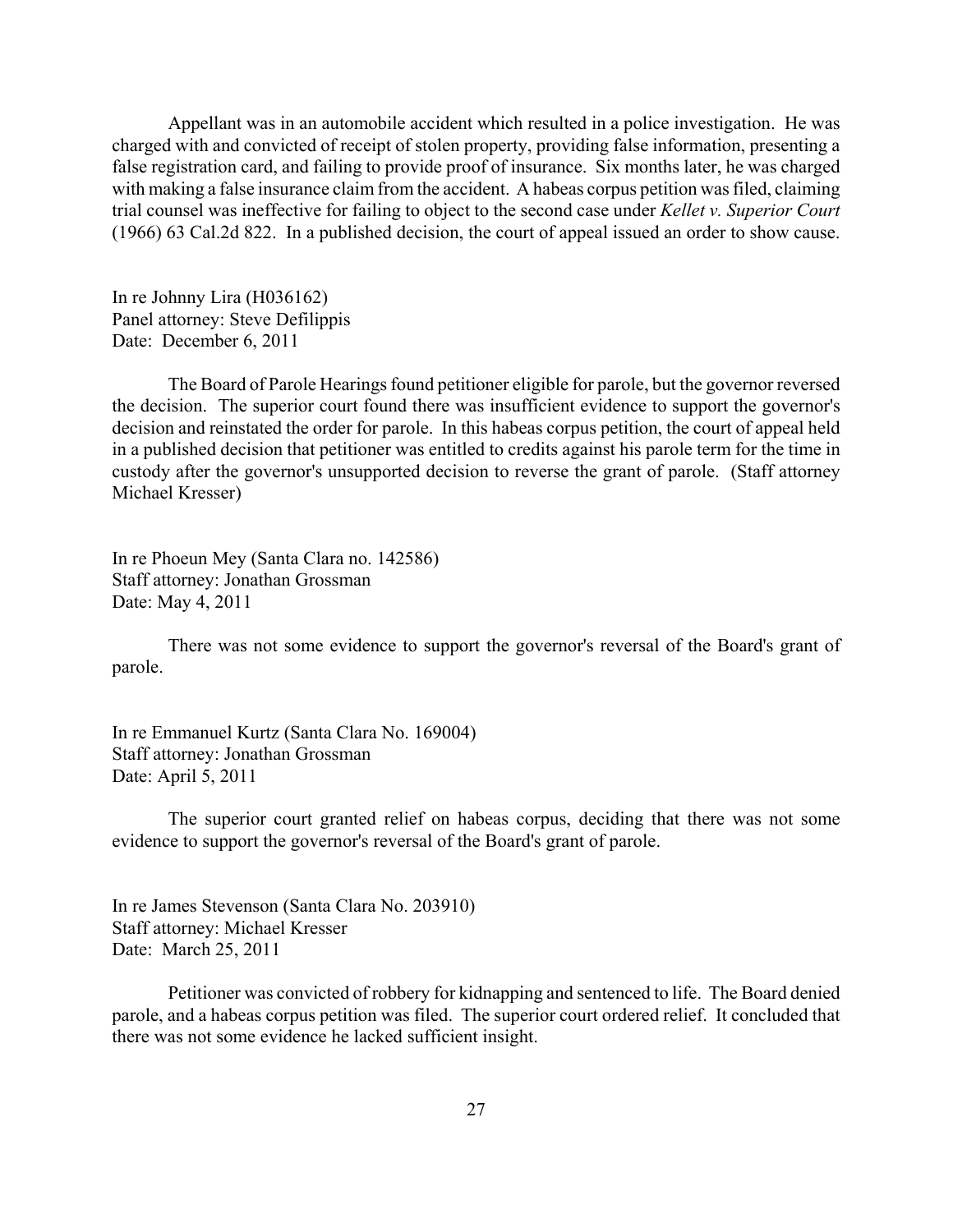<span id="page-27-0"></span>In re Harold Naipo (Santa Clara Cnty. No. 193029) Staff attorney: Jonathan Grossman Date: March 1, 2011

The superior court granted relief on habeas corpus, ruling that there was not some evidence for denying Naipo parole.

In re Kamal Sefeldeen (Santa Clara County Super. Ct. No. 105666) Staff attorney: Lori Quick Date: January 12, 2011

The Board of Parole Hearings denied parole based on the prisoner not demonstrating adequate insight into his crime. The court granted relief on habeas corpus, finding there was not some evidence to support the decision.

#### **MISCELLANEOUS**

Angel Botello v. Superior Court (H037060) Attorney: Richard Rutledge Date: September 15, 2011

There was a report of the defendant possessing a gun. The officers saw him walk into a public bathroom. After he left, the bathroom was searched and allegedly a gun was found inside. He filed a *Pitchess* motion, alleging the gun had been planted. The superior court denied the motion without conducting an in camera hearing. The defendant filed a petition for writ of mandate. The court of appeal granted the writ and ordered that the superior court conduct an in camera hearing. (SDAP did not participate in this case)

In re Donald Furtado (H036038) Panel attorney: Keith Wattley Date: July 27, 2011

The Board granted parole, but the governor reversed the decision. The superior court granted relief on habeas corpus, and the government appealed. The court of appeal agreed there was not some evidence for denying parole. (Staff attorney Michael Kresser)

In re Richard Sena (H035977) Staff attorney: Jonathan Grossman Date: July 27, 2011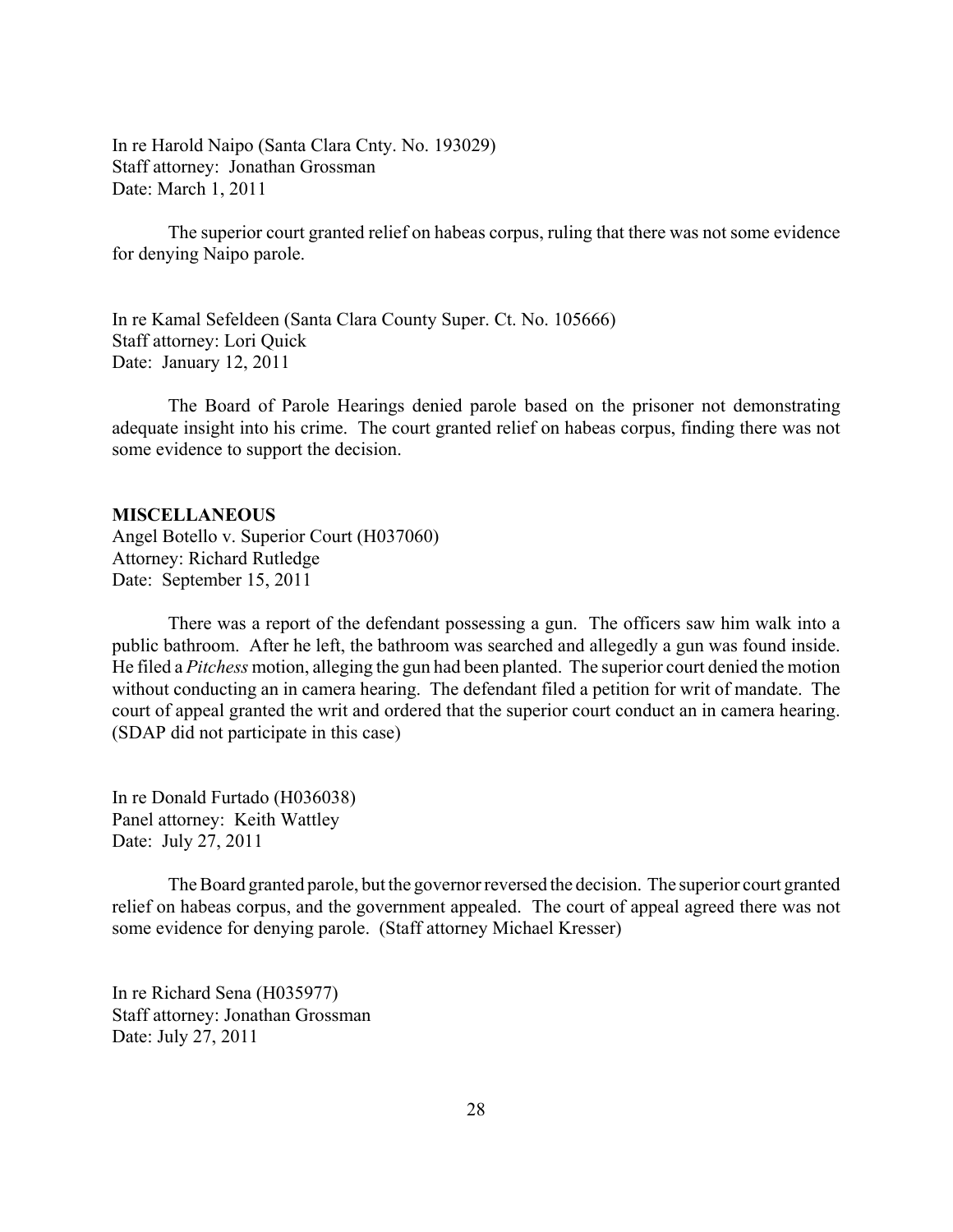The Board denied parole. The superior court granted relief on habeas corpus, and the government appealed. The court of appeal agreed there was not some evidence for denying parole.

In re Roderick McConnell (H035932) Staff attorney: William Robinson Date: June 27, 2011

The court of appeal affirmed the superior court's decision on habeas corpus that there was not some evidence to support the governor's reversal of the grant of parole.

In re Jose Oliveira (H035697) Panel attorney: Keith Wattley Date: June 20, 2011

The court of appeal affirmed the superior court granting relief on habeas corpus. The superior court found the governor's reversal of a decision for parole was not supported by some evidence. Further, the court agreed that the proper remedy was to reinstate the Board's decision for parole without remanding the matter to the governor. (Staff attorney Michael Kresser)

In re James Elliott (H035447) Panel attorney: Susan Jordan Date: June 16, 2011

Appellant was convicted in 1976 of murder and sentenced to death. The supreme court had modified the sentence to life. In 2009, the Board denied his request for parole, relying in part on his refusal to discuss the commitment offense. In 2010, the superior court reversed the Board's denial of parole. The government appealed. The court of appeal affirmed. There was not some evidence to deny parole, apart from his purported lack of insight which stemmed at least in part from his statutory right to refuse to discuss the commitment offense. (Staff attorney Michael Kresser)

In re Chester Ryner (H035893) Staff attorney: Michael Kresser Date: June 10, 2011

The Board approved setting a parole date, but the governor reversed the decision. The superior court granted relief on habeas corpus. In a published decision, the court of appeal affirmed the superior court's order. Though the commitment offense was serious, there was not a nexus to show Ryner was currently unsuitable for parole. There was not some evidence he lacked sufficient insight when he acknowledged the material aspects of his conduct, showed understanding of its causes, and demonstrated remorse. Further, the proper remedy was to reinstate the Board's decision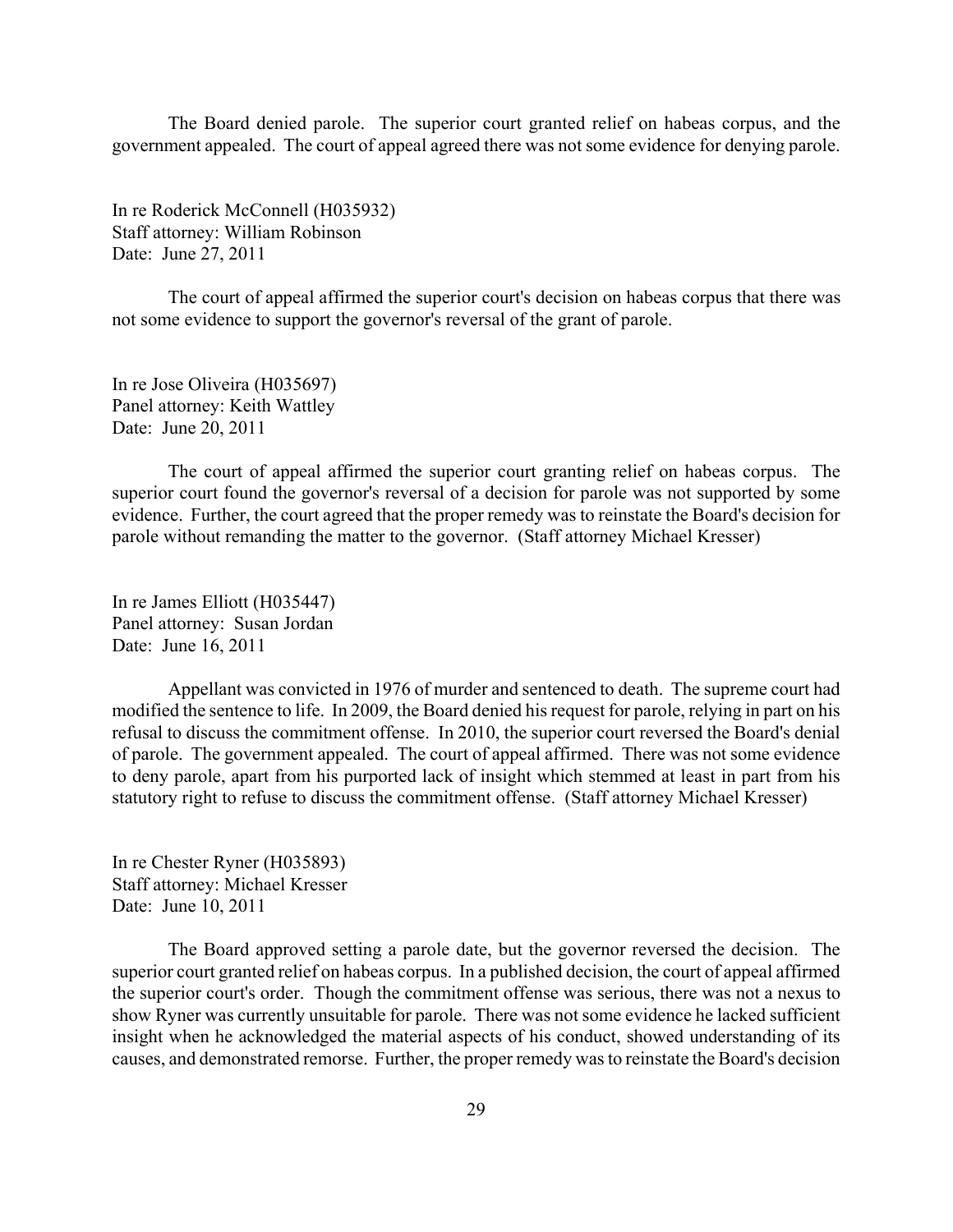without requiring further consideration of the request for parole.

People v. Mario Loya (H034651) Staff attorney: Jonathan Grossman May 17, 2011

Appellant had been committed as not guilty by reason of insanity. At a more recent hearing, the superior court ordered that appellant receive involuntary electroconvulsive treatment. He appealed and the court of appeal granted a petition for writ of supersedeas. While the appeal was pending, his condition improved and the government no longer sought the treatment. The parties agreed to a stipulated reversal.

Conservatorship of A.C. (H034195) Panel attorney: Jean Matulis Date: April 25, 2011

Representing the conservatee who was the respondent, she convinced the court to affirm the lower court's order of conservatorship. (Staff attorney Jonathan Grossman)

In re Roland Gaoiran (H035487) Panel attorney: Michael Satris Date: April 5, 2011

When the prisoner was released on parole, the government's appeal of an early superior court decision on habeas corpus finding there was not some evidence to deny parole became moot. The appeal was dismissed. (Staff attorney Michael Kresser)

In re Earthy Young (H03459) Panel attorney: Michael Satris Date: March 30, 2011

The court concluded there was not some evidence to justify the governor's reversal of the grant of parole. The court ordered that the Board's decision be reinstated. (Staff attorney Michael Kresser)

Meyers v. Superior Court (H036059) Attorney: Kristin Carter Date: March 29, 2011